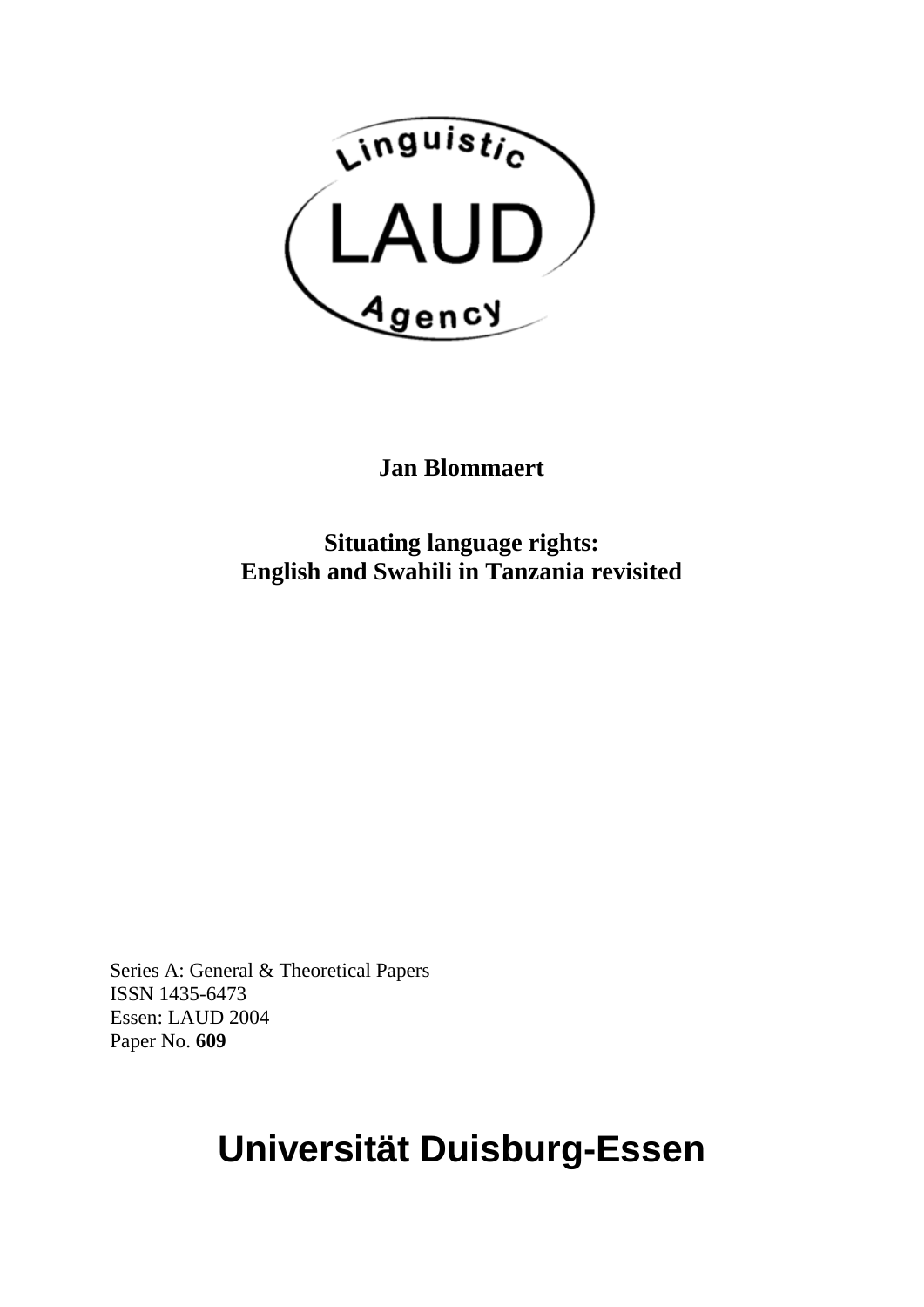#### **Jan Blommaert**

University of Ghent (Belgium)

**Situating language rights: English and Swahili in Tanzania revisited** 

2004 Linguistic Agency General and Theoretical Fachbereich 3 Paper No. 609 Universitätsstr. 12

Copyright by the author Reproduced by LAUD Series A University of Duisburg-Essen D- 45117 Essen

Order LAUD-papers online: http://www.linse.uni-due.de/linse/laud/index.html Or contact: laud@uni-due.de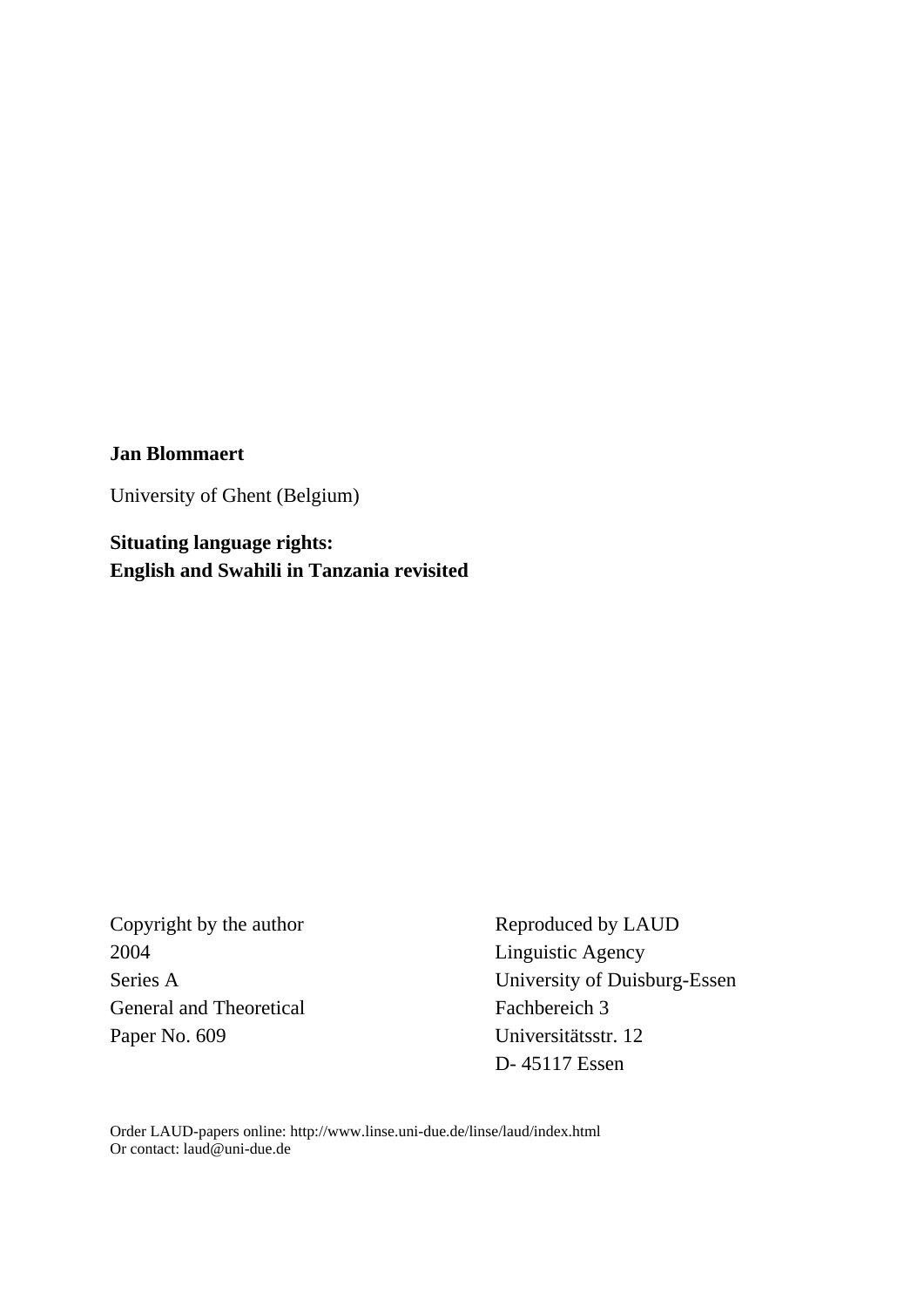# **Situating language rights: English and Swahili in Tanzania revisited**

# **Abstract**

This paper argues for an ethnographic-sociolinguistic approach to the issue of linguistic rights. In much of the literature on linguistic rights a fundamentally flawed set of assumptions about language and society is being used, leading to assessments of language situations that are empirically not sustainable. An alternative set of assumptions is offered, grounded in ethnography and focused on language use as oriented towards centering institutions that attribute indexicalities – function and value – to linguistic resources. Such centers are invariably multiple but stratified, and the state occupies a crucial place in these systems, between the world system and local forces. This model is applied to the Tanzanian sociolinguistic situation, where a strong state appeared to be caught between pressures that were both transnational and local. This gave rise to a pattern of distribution of linguistic resources, including English and Swahili, that offered semiotic opportunities to speakers to construct deeply 'local' meanings. The languages were not in themselves agents of inequality, but the way in which they were distributed nationally and in relation to transnational hierarchies is the key to understanding inequality. Discussions of linguistic rights should start from assessments of the real potential and constraints of linguistic resources, not from idealized and statified conceptions of language and society and predefined scenarios of their interaction.

Keywords: Tanzania, Swahili, English, linguistic rights, ethnography, indexicality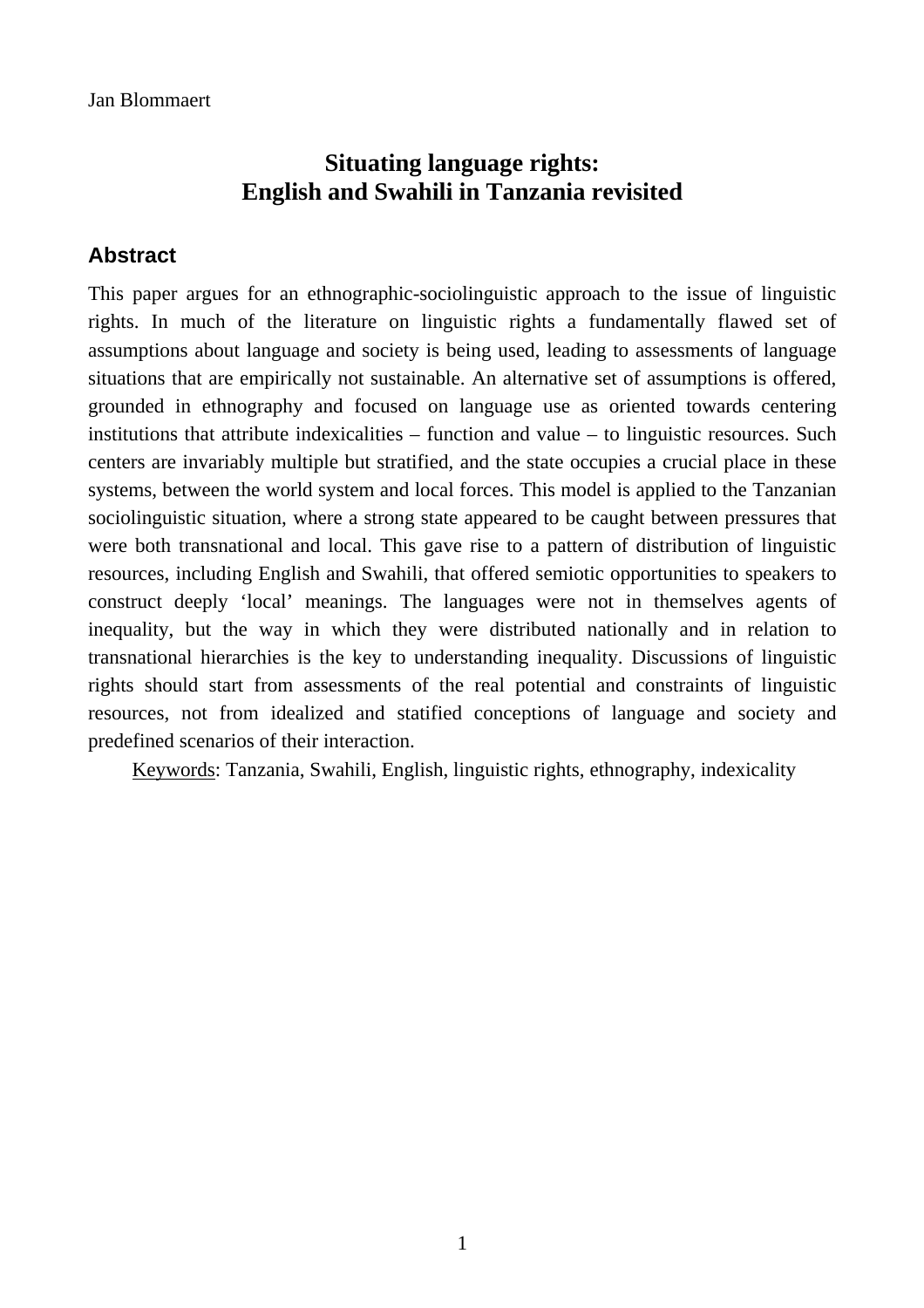## **1. Introduction**

 $\overline{a}$ 

Language names such as English, French, Swahili or Chinese belong to the realm of folk ideologies of language and popularized or institutionalized discourses anchored therein; only every now and then are they salient as objects of sociolinguistic inquiry. When looked upon from the actual ways in which people use language in their lives, what counts are particular varieties of language: repertoires, registers, styles, genres, modes of usage (Hymes 1996; Silverstein 1998). It is our job as sociolinguists to focus on language varieties – emergent constructs reflecting ideologically regimented language use - instead of on language names, and it is our challenge to make this view acceptable and understandable to outside audiences too. Yet, too often sociolinguists have done precisely the opposite: they have developed sophisticated discourses in which language names were metonymically used for the totality of language appearances: 'English' was used as shorthand for every variety, linguistic, generic, stylistic, channel-related variety, as well as for all the conditions of production and reproduction of these varieties that could in one way or another qualify as English.

The effect has been, unfortunately, that the crucial *differences* within the language complex became invisible or were just blotted out, in favour of a monolithic, uniform and homogeneistic conception of *the* language as an object in its own right, in fact, as *the* sociolinguistic object *par excellence*. 'The' language was always connected to a community of speakers – the speech community, or even more simply, the 'speakers of language  $X'$  – and the connections were both straightforwardly simple one-to-one, one language 'has' one group of speakers or one group of speakers 'has' one language. [1](#page-3-0) Crucial differences within the group of speakers were, like in language, obliterated: the group of speakers could in some way or another be qualified as 'speakers of language X', even if their internal differences were so massive and fundamental that any reference to commonness or sharedness would be empirically unsustainable (Hymes 1968; Rampton 1998). We thus ended up with a fundamentally flawed set of basic assumptions about language and society, completely at odds with whatever understanding we had of sociolinguistic processes. Yet, this was, this is, sociolinguistics: subdisciplines such as language planning (e.g. Fishman, Ferguson & Das Gupta, eds. 1968; Fishman, ed. 1974) as well as studies of multilingualism and code-switching (e.g. Romaine 1989; Myers-Scotton 1993) have been, and are to a large extent still plagued by such deeply idealized notions of language and society (for critiques see e.g. Williams 1992; Hymes 1996; Silverstein 1998; Blommaert 1996; Meeuwis &

<span id="page-3-0"></span><sup>1</sup> Silverstein (1998: 402) distinguishes between 'language community' and 'speech community'. The former is a community characterized by allegiance to "norms of denotational language usage"; the latter is a community characterized by actual patterns of language usage. See also Hymes (1968).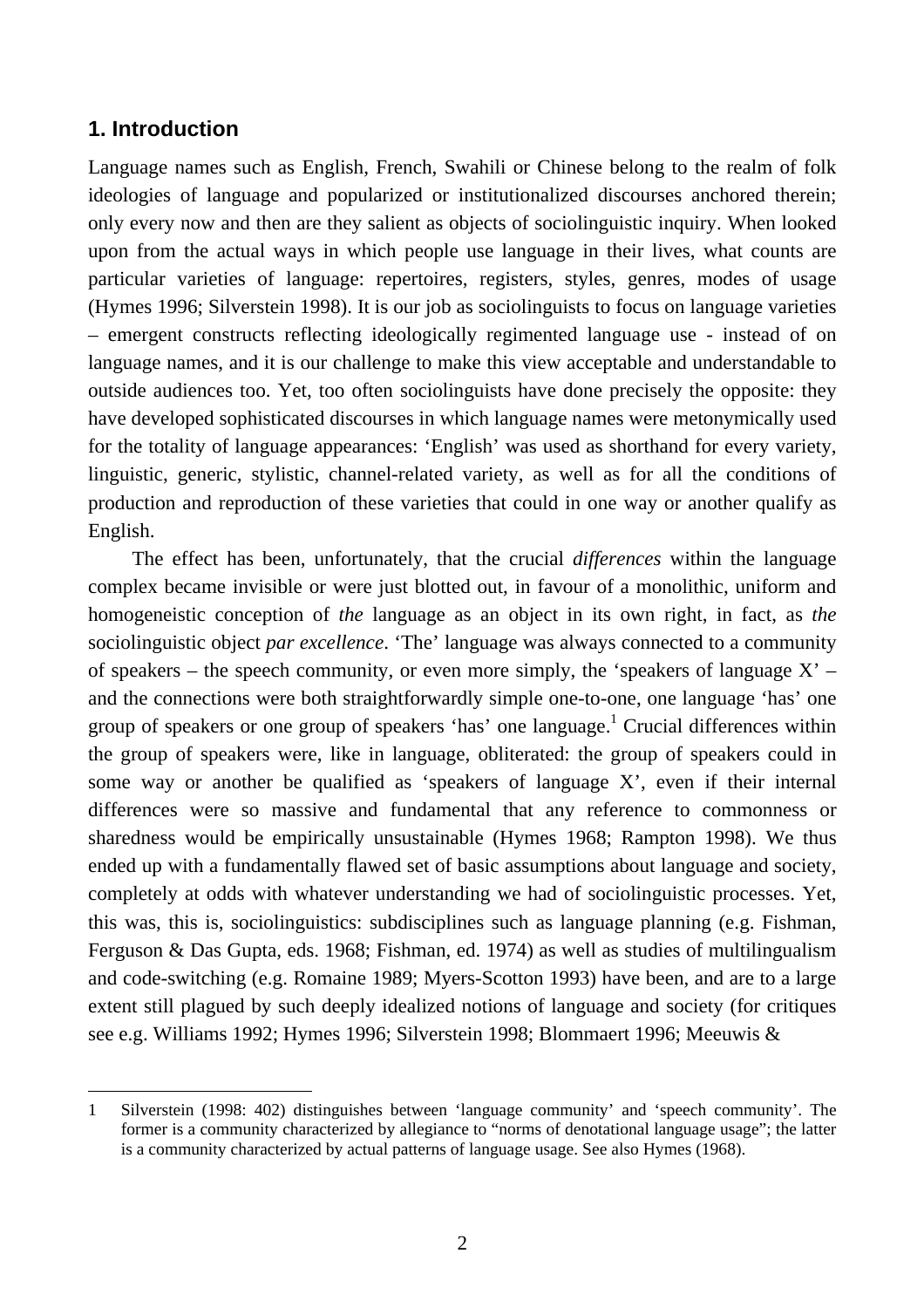Blommaert 1994).<sup>[2](#page-4-0)</sup> In recent years, a new branch of sociolinguistics has developed, largely inspired by studies of language planning, language policy, societal multilingualism and language shift, and focused on the issue of linguistic oppression and language rights for minority groups. This branch – the linguistic rights paradigm (henceforth LRP) - has become hugely successful (e.g. Skutnabb-Kangas 2000; Phillipson 1992; Skuttnab-Kangas & Phillipson, eds. 1995; Kontra et al, eds. 1999; Nettle & Romaine 2000; Maffi, ed. 2000; Mühlhäusler 1996), yet it suffers from the same fundamental problems as many of its predecessors.

Rather than reiterate or summarize the critiques formulated elsewhere (Blommaert 2001a; see also Mufwene 2002a, 2002b; Stroud 2001; Silverstein 1998: 421-2) I want to recast the issue of linguistic rights in light of a different set of assumptions about language and society than those commonly used in LRP. I will use, and revisit, my own analyses of the Tanzanian sociolinguistic situation as a field of application (Blommaert 1999), discussing both conceptual issues as well as empirical ones. It should be clear to everyone from the outset that I have a deep commitment to linguistic rights and a great concern about linguistic and social inequality. This is a matter of record, and my concern is to bring to bear the best possible sociolinguistics to this issue. What follows is an attempt towards this goal, starting from an ethnographic-sociolinguistic perspective on language in society.

# **2. Language in society**

The issue of linguistic rights is couched in the problem of inequality in (and between) societies – a problem of speakers, in which we intend to locate the role and place of their linguistic resources.<sup>[3](#page-4-1)</sup> The problem, it should be underscored, is primarily a *social* one, and we need to understand the ways in which language and inequality must be understood in relation to larger social patterns and processes. There is some literature on this topic, and given my ethnographic-sociolinguistic viewpoint I draw inspiration from works such as Hymes (1972), Silverstein (1996, 1998), Schieffelin et al. (eds. 1998); Gal & Woolard (eds. 2001), Kroskrity (ed. 2000) and Silverstein & Urban (eds. 1996). Several theoretical assumptions can be distilled from these and related works. The framework thus constructed,

<span id="page-4-0"></span> $\overline{a}$ 2 Of course, not all work falls prey to these flaws, and some recent important interventions have produced innovative, empirically grounded and hence very different approaches to the topics mentioned here. Especially in the field of codeswitching (and by extension, societal multilingualism at large) we can note several amendments to 'multiple monolingualism' approaches. See e.g. Auer (ed. 1998), Rampton (1995), for innovative discussions of codewitching; Heath (1983), Zentella (1997), Woolard (1989), Heller (1994, 1999), May (2001), Parlenko & Blackledge (eds. 2002) for stimulating discussions of societal multilingualism. See also Blommaert (ed. 1999).

<span id="page-4-1"></span><sup>3</sup> This is only seemingly a self-evident remark. In much of the LRP literature, speakers hardly enter the picture and the discussion focuses on anthropomorphic images of 'languages' in terms such as 'killer languages' (i.e. languages as perpetrators) or 'linguicide' (i.e. languages as victims). See Mufwene (2002a, 2002b) for critical comments.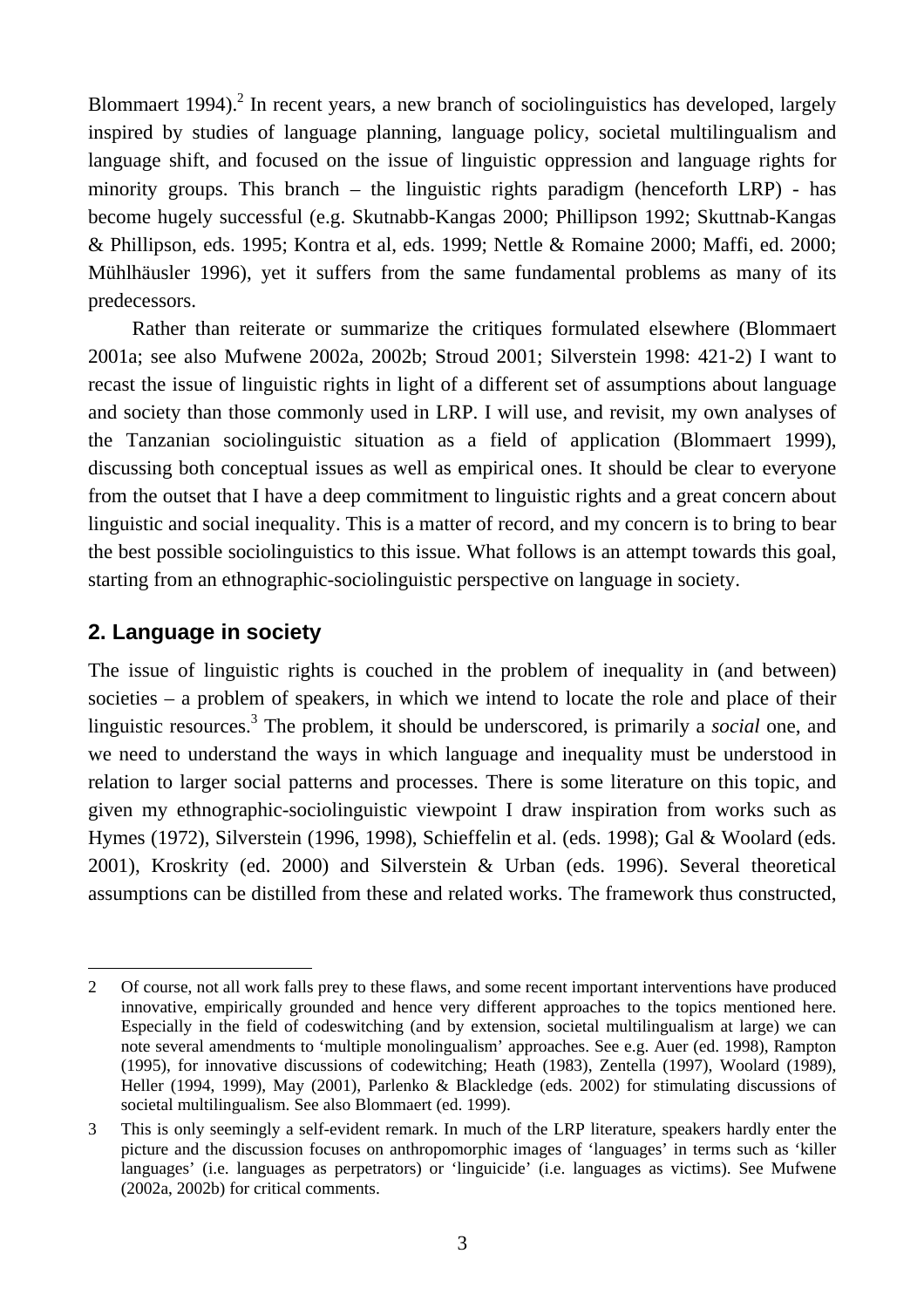I should emphasize, is a social-semiotic one, helpful in an understanding of how symbolic forms circulate in society.

#### **2.1. Languages or resources?**

 $\overline{a}$ 

Instead of 'languages' or even linguistically defined language varieties, we have to see the 'matter' of language primarily in terms of socially loaded linguistic resources, subject to patterns of distribution in society and thus becoming ingredients of repertoires for speakers. Repertoires are made up of *ways of speaking* in the sense of Hymes (1974a): forms of language *use* (not of language *substance*) and knowledge of their use in social environments, of the implicit norms for context-specific genred discourse production and reception.<sup>[4](#page-5-0)</sup> Ways of speaking pertain to complexes of modes of language use (spoken vs. written, visual or multimedial, productive vs. receptive activities, singing, shouting, whispering etc.), genres (formal speech, routine conversation, recitation, storytelling, joketelling, gossiping, letter-writing, note-making, paper-writing etc.), styles or keys in which to perform (distance vs. deference, high- vs. low-performance, long, short interventions, etc.). And each time they are associated to particular *formal* aspects of language: the choice of particular codes (dialect vs. standard, handwritten vs. machine-written, 'French' vs. 'Lingala' etc.) and of particular formal structures in language (syntax, sounds, lexis…). The outcome of this is what I call a *shape* of language: a conglomerate of form and load.[5](#page-5-1)

This brings us to the social load of the resources. Every difference in language is socially valued and marked as to degree of fit in particular contexts. Language use, therefore, is fundamentally indexical in nature, and every act of language use produces numerous indexical signals that connect the particular shape of language to not only the local 'context' (in the sense of contextualization: Gumperz 1982, Auer & Di Luzio, eds. 1992), but to larger *orders of indexicality* that are valid in groups/systems. The issue of authority comes in at this point, and it will be the topic of the next subsection. I want to emphasize here that the 'function' of language – what we usually call the production of meaning – cannot be separated from value attribution. 'Meaning' is a product of evaluation of language shapes along standards, norms and expectations – standards that are never purely local-contextual and hence never completely open to negotiation. Hence, what happens in language use is a continuous mapping of forms onto functions, performed by all those involved in the communicative process.

I subscribe here to a 'poetic' or 'aesthetic' perspective on language, central to performance-oriented approaches to language such as those articulate in e.g. Bauman &

<span id="page-5-0"></span><sup>4</sup> I thank Michael Silverstein for providing me with this gloss for 'ways of speaking'.

<span id="page-5-1"></span><sup>5</sup> Note that in this view, 'language' in the sense of 'language names' is not a central diacritic: it is one of the possible *differences* in this field, alongside many others. The difference between a spoken, colloquial, conversationally organized dialect variety of Dutch used in an intimate context, and a formal, written, highly codified official letter cast in legal jargon in the standard variety of French, is more than just a difference between 'Dutch' and 'French'.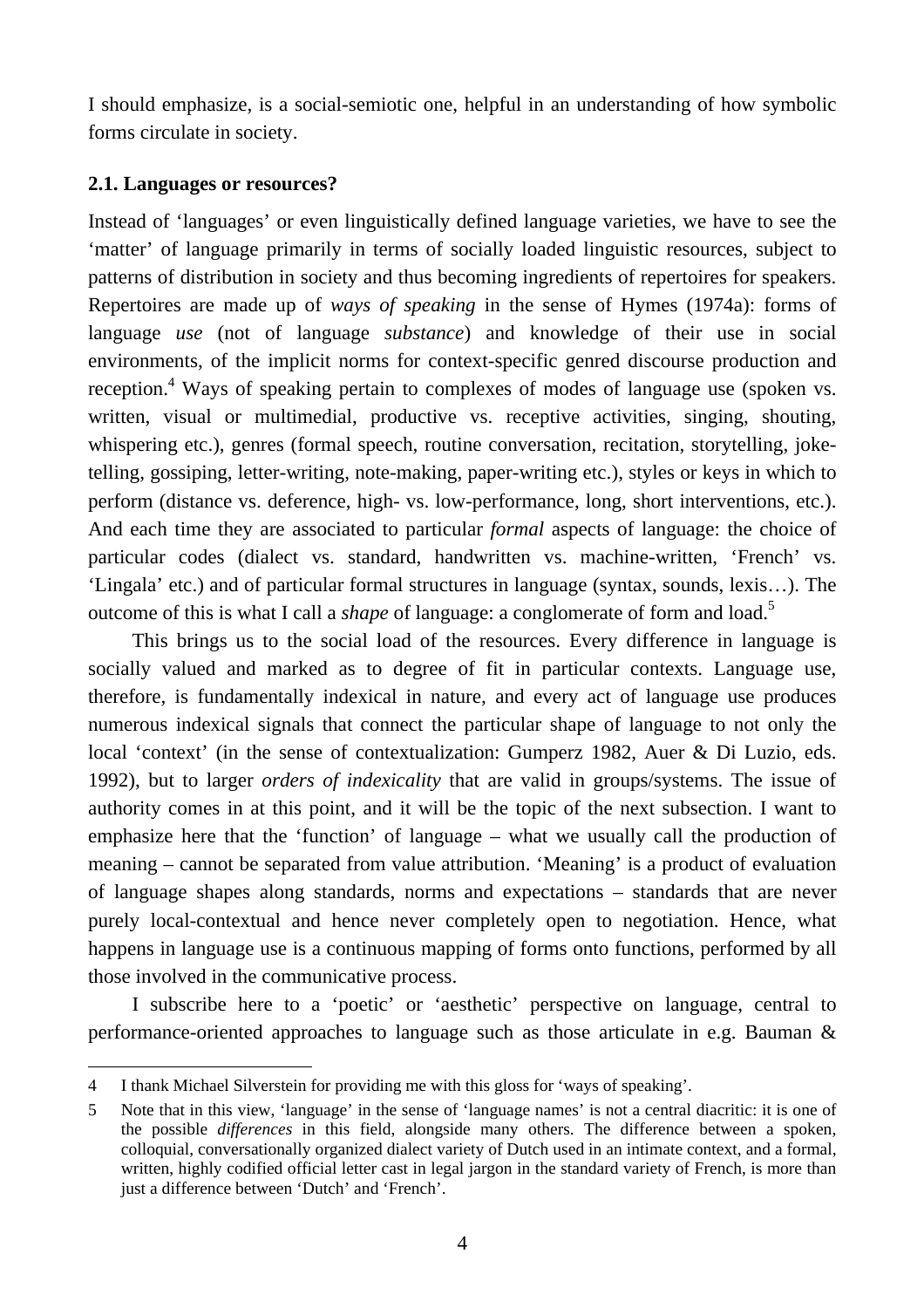Briggs (1990) and focused on language as a form of action/meaningful symbolic behaviour encompassing 'language' in the traditional sense as well as more general (usually defined as 'nonlinguistic') aspects of semiosis. An unfortunate by-product of this line of thought is the absence of the comfort of suggested clarity generated by terms such as 'English' or 'Dutch': the units we are using here have no name (Silverstein 1977: 145).

#### **2.2. Authority and orders of indexicality**

 $\overline{a}$ 

How to understand the inherent normativity of language use, which provides the 'load' mentioned above? While performing language use, speakers display orientations towards orders of indexicality - systemically reproduced indexicalities often called 'norms' or 'rules' of language, and always typically associated with particular shapes of language (e.g. the 'standard', the prestige variety, the 'usual' way of having a conversation with my friends etc.) (Silverstein 1998).<sup>[6](#page-6-0)</sup> By doing so they (systemically) reproduce these norms, and situate them in relation to other norms. Thus, there is always identity work involved, and the orientations towards orders of indexicality are the grassroots displays of 'groupness'. To give an example: young people communicate through orientations to peer group norms; in that way they reproduce the peer group and situate it vis-à-vis other peer groups and society at large, thus making the group recognizable both from the inside and from the outside – the particular peer group norms have a specific place in the orders of indexicality to which members orient (Rampton 1995, 1999 provides very fine examples of this, see below).

The systemically reproduced indexicalities are often tied to specific actors, centering institutions (Silverstein 1998: 404) that are often also 'central' institutions imposing the 'doxa' in a particular group. The centering function is *attributive*: it generates indexicalities to which others have to orient in order to be 'social', i.e. to produce meanings that 'belong' somewhere. These attributions are emblematic: they revolve around the potential to articulate 'central values' of a group or system (the 'good' group member, the 'ideal' father/mother/child, 'God', 'the country/nation', the 'law', the 'good' student, the 'ideal' intellectual, the 'real man/woman'...).<sup>[7](#page-6-1)</sup> And this centering almost always involves either perceptions or real processes of homogenization: orienting towards such a center involves the (real or perceived) reduction of difference and the creation of recognizably 'normative' meaning.

Centering institutions occur at all levels of social life, ranging from the family over small peer groups, more or less stable communities (e.g. university students, factory workers, members of a church), the state and transnational communities, all the way through to the world system. They are a central feature of what Anderson (1983) called 'imagined

<span id="page-6-0"></span><sup>6</sup> A lot of work in pragmatics illustrates this; see e.g. work based on the Gricean Maxims, or Politness Theory (Eelen 2001).

<span id="page-6-1"></span><sup>7</sup> Society is full of such centering institutions, and e.g. popular media culture as well as commercials offer an infinite supply of exquisite examples.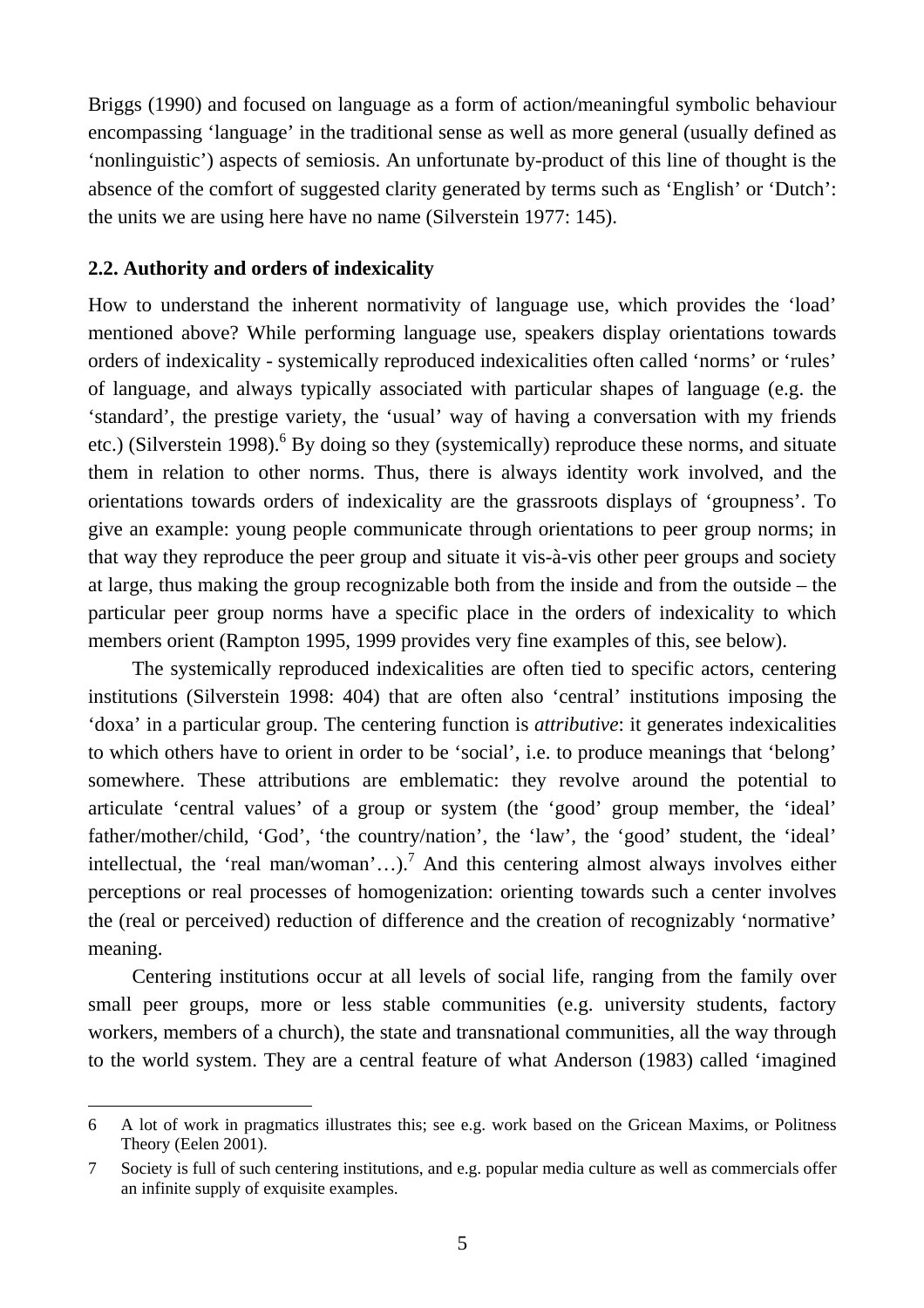communities': though imagined, they trigger specific behaviours and generate groups. But it is worth underscoring that the social environment of almost any individual would by definition be *polycentric*, with a wide range of overlapping and criss-crossing centers to which orientations need to be made, and evidently with multiple 'belongings' for individuals (often understood as 'mixed' or 'hybrid' identities). To paraphrase Sapir (in Darnell 2001: 127): there are more groups of significance than members participating in them. Furthermore, such environments would be polycentric *and stratified*, in the sense that not every center has equal range, scope and depth. Small peer groups are not equal to a church community or to the state, and while some centers are what they are because of consent (e.g. peer groups), others generate normativity primarily through coercion (e.g. the labour environment or the state in various respects). <sup>[8](#page-7-0)</sup> Consequently, orders of indexicality are obviously stratified and not all 'loads' have equal value.

#### **2.3. The locus of inequality**

 $\overline{a}$ 

What, now, would be the site to look for inequality in language? Central to this, I would say, is *voice* understood as the capacity to make oneself 'heard' (or 'read') in terms of what we have sketched above (cf. Voloshinov 1973; Hymes 1996). Voice is the capacity to engage in socially 'placeable' communication, to produce a degree of isomorphism between projected 'meaning' (i.e. function-value) and granted 'meaning', or in other words, the capacity to produce the right *functions* in communication dialogically, by means of creative practice which develops within a set of constraints.<sup>[9](#page-7-1)</sup>

Let us return for a moment to some of what has been said above. When using language, we map form onto function. Function, as said, is tied to social evaluation of meaningfulness, and this relates to orders of indexicality emanating from centering institutions. Function is thus clearly not an 'essence', but a relational, relative phenomenon which depends on the structure and scope of the repertoires of speakers (Hymes 1966; Silverstein 1998). The process of mapping presupposes and requires the existence of contextualizing ('centering') spaces in which particular forms can be attributed meaning. Two problems can, and do frequently occur – they are to some extent the core problems of sociolinguistics:

<span id="page-7-0"></span><sup>8</sup> This obviously opens the whole question of hegemony, too often interpreted exclusively in terms of consent. In light of what has been said here, James Scott's (1990) notion of orthopraxy is helpful. In domains where coercion is the *modus operandi*, hegemony may often be a matter of 'hegemonic appearances', of 'doing as if'.

<span id="page-7-1"></span><sup>9</sup> This tension between creativity and constraints is at the core of Raymond Williams' view of creative practice (see Williams 1977: 212). Foucault's *Archaeology of knowledge* (1989 [1969]) offers us the very suggestive and attractive concept of 'archive': "the general system of the formation and transformation of statements" (146), with emphasis on conditions of production and reproduction that generate systems of 'enunciability', with constraints and limits to what can be made understood. Foucault thus emphasizes the importance of uptake as a socio-political phenomenon: meaning and function of statements are *granted* by the parties in communicative processes – a point very often glossed over even in interactional analysis.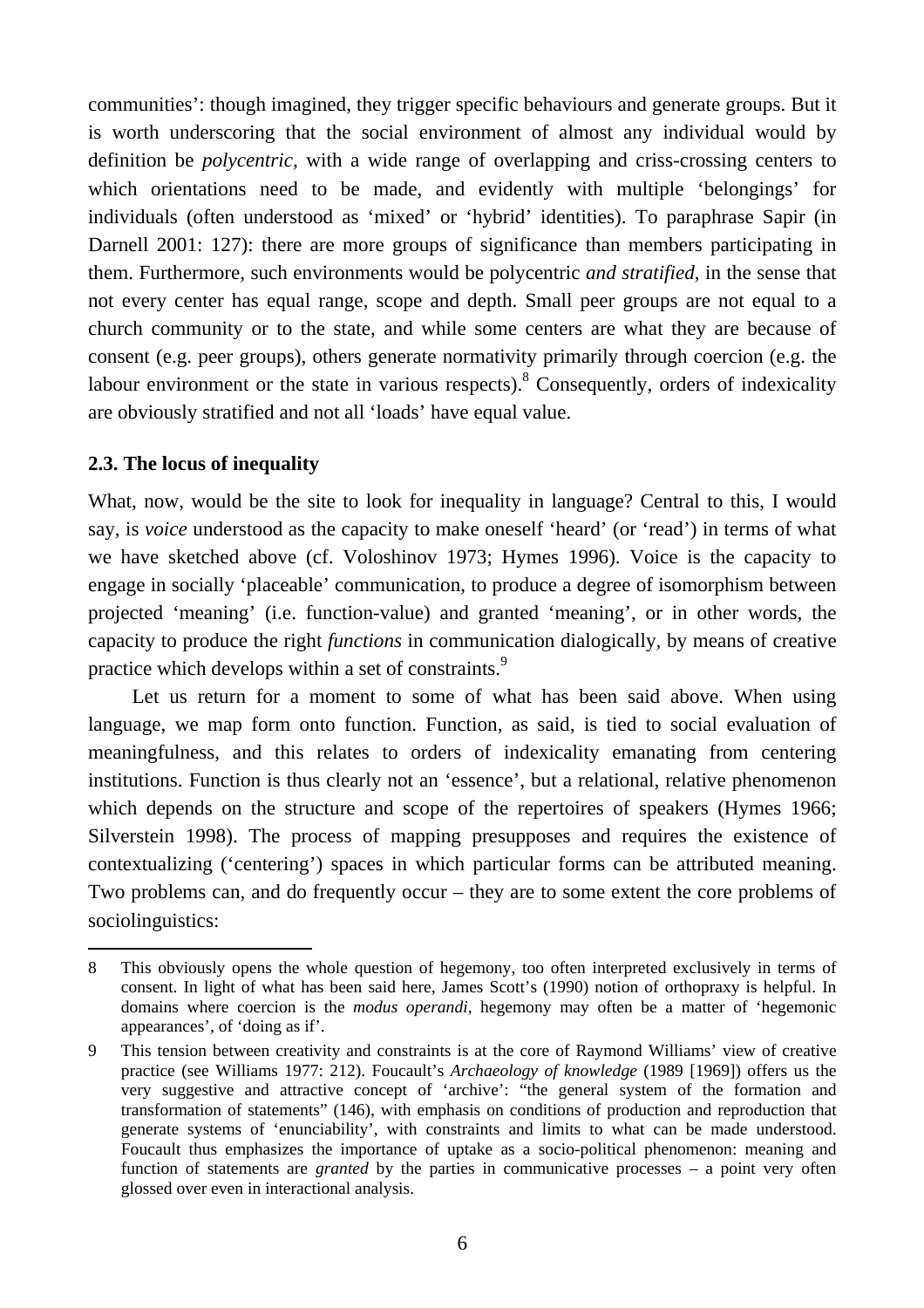- i) *differential access to forms*, to linguistic/communicative resources, resulting in differential capacities to accomplish certain functions. Think of absence of access to literacy or to particular *types of* literacy; absence of access to particular language varieties, codes, jargons, styles, genres, resulting in small or truncated repertoires;
- ii) *differential access to contextual spaces*, i.e. spaces of meaning-attribution where specific forms conventionally receive specific functions, resulting in differential capacity to map forms onto functions, in other words, in differential capacity to *interpret*.

Regulating access in both domains is, in general, one of the functions of any centering institution, and notably of the state (see below). As for i), people differ in repertoires and consequently in what they can do with it. They enter communicative events with different means that structure, define and determine what they can do and accomplish in that event. Not everyone will be the 'ideal speaker' of Chomskyan linguistics; in effect, probably noone is. People have different *pretextualities*, different 'baggage' they carry around, that will enable them to communicate in certain ways and not in others (Maryns & Blommaert 2002).

As for ii), such differences may not only result in relatively harmless 'misunderstandings'; they are genuine power differences. Not everyone has the capacity to provide any interpretation to any stretch of communication, and this matters: spaces of interpretation are, just like all other aspects of the communicative complex, stratified and unevenly distributed, and some of these spaces are sites of tremendous power: the legal, medical or other expert spaces are cases in point. And the fact is that only some people have access to such spaces and can grant certain interpretations to words. Only a judge can transform narrative bits of real-life experience into evidence of a punishable crime.

One of the features of communication in contemporary societies is the fact that it is often the object of intricate 'text trajectories' – texts, discourses, images, get shipped around in a process in which they are repeatedly decontextualized and recontextualized – *entextualized* in the words of Bauman & Briggs (1990) and Silverstein & Urban (eds. 1996) (Blommaert 2001b). In such processes, all kinds of mappings are performed, often deeply different from the ones performed in the initial act of communication. Consequently, categories or other features that did not occur as salient in the initial act were added to it in later phased – for instance, talk can be 'gendered' 'raced', 'classed' afterwards, by someone who was not involved in the initial act of communication (not only a fact of bureaucratic or other institutional practice, but also a common feature of our own professional practices). Depending on the way in which access to contextual spaces is structured, lots of acts of communication are 'replaced' and given other functions – a process in which the initial functions often get removed (Mehan 1996; Briggs 1997; Blommaert 2001c).

Given the two dynamics of access, to forms and to contextual spaces, we have defined an axis of inequality. Inequality will occur whenever *pretextual gaps* occur: differences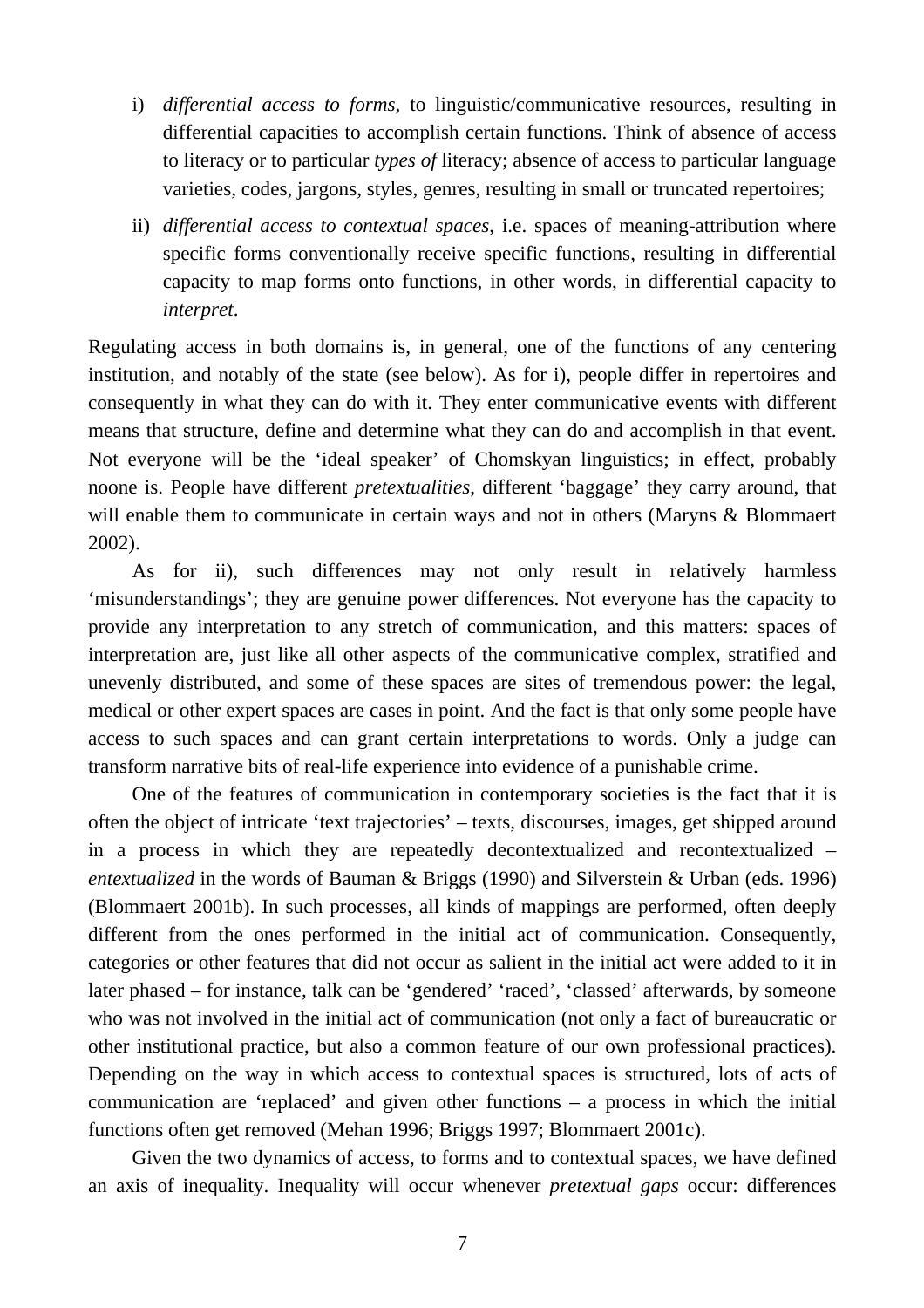between capacity to produce function and expected or normative function. Whenever the resources people possess do not match the functions they are supposed to accomplish, they risk being attributed *other* functions than the ones projected, intended or necessary. Sometimes, this can amount to a simple and repairable misunderstanding, at other times however, it can be highly consequential. And in the meantime it may be wise to keep in mind that many misunderstandings, innocent or not, have their origin in inequality, not just in difference.

## **2.4. A note on the state**

Given the fact that the state is an unavoidable actor in the processes we shall discuss here, and in light of the above, where do we situate the state? To some extent, the comments offered above may suggest the irrelevance of the state as just one out of so many centering institutions. Yet, the state is not irrelevant at all.<sup>10</sup> In the field under scrutiny here, the state is important for several reasons:

- i) The state is a switchboard between various levels. In particular, it is the actor that organizes a dynamic between the world system and 'locality'. The state often orients towards transnational centering institutions: capitalism, democracy, an international work order, transnational images of prestige and success, models of education and so forth. It often also orients to transnational models of language and language use: literacy, the relative value of 'local' languages versus 'world' languages and so forth. The dynamic is two-way, and contrasts between 'us' and 'the rest of the world' are at the core of many state activities.
- ii) Related to i) the state organizes a particular space in which it can establish a regime of language perceived as 'national' and with particular forms of stratification in value attribution to linguistic varieties and forms of usage.<sup>11</sup> Thus, the state is one of the main organizers of *possible contrasts* within a particular space: it allows others to create differences between their norms and those that are valid nationally (e.g. those that are transmitted through the education system). Civil society, for instance, will typically organize itself in contrast to (or modelled on) the state. The state is, wherever it exists, a centering institution with a considerable scope and depth. And the state is very often the actor that uses

<span id="page-9-0"></span> $\overline{a}$ 10 The 'nation', however, may be less important analytically than often believed. The use of fixed collocations such as 'nation-state' suggests a 'normal' situation in which well-functioning states are also nations. In general, both objects need to be analytically separated, and the question whether or not a state is a 'nation-state' is an empirical matter: states may be nation-states every now and then, and not necessarily always in the same fashion. See the discussion of Tanzania below.

<span id="page-9-1"></span><sup>11</sup> This view is an adaptation of Immanuel Wallerstein's thesis that the world system is organized through interstate systems, in which sovereign states create separate but connected units. See Wallerstein (1983, 1991).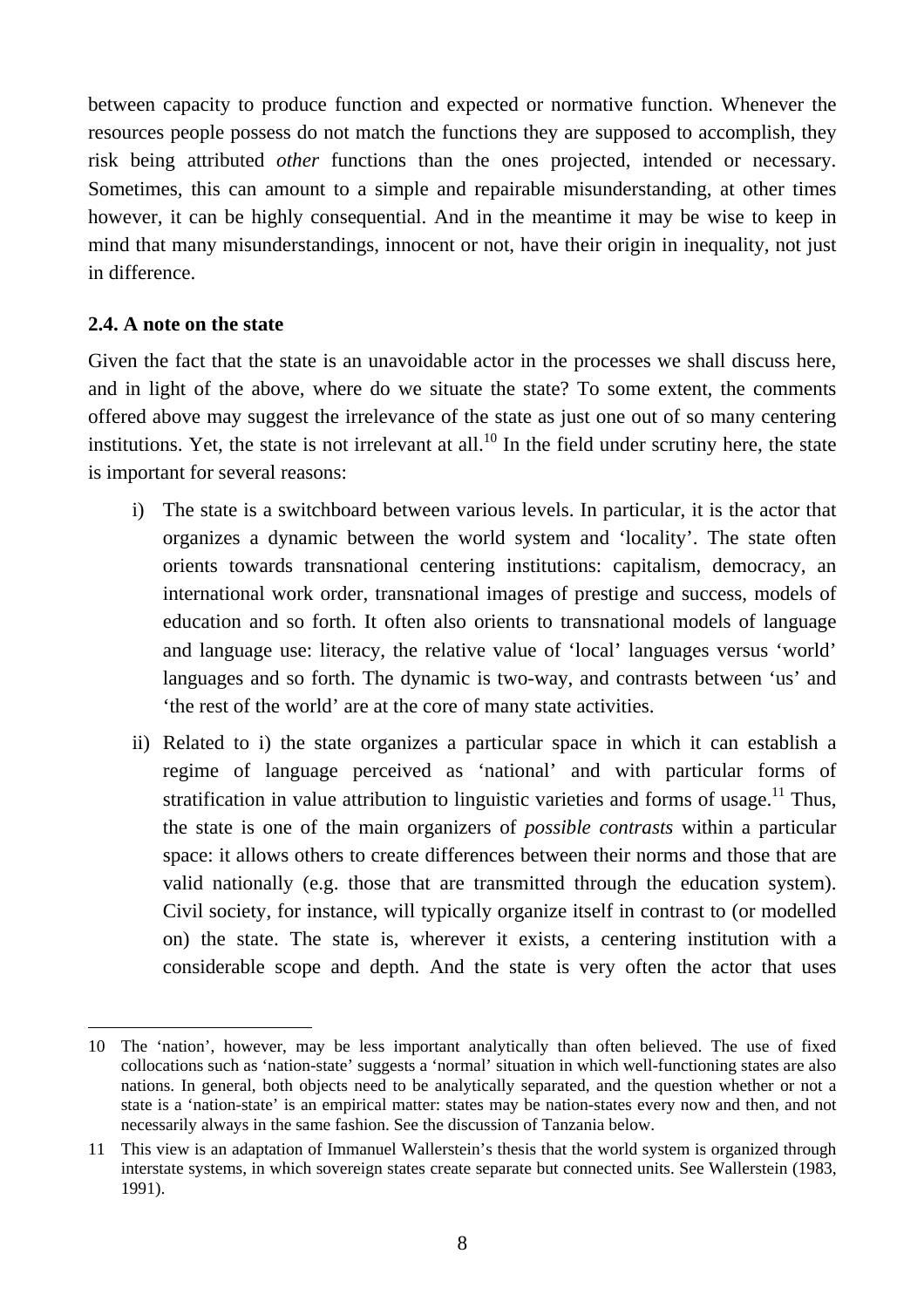'language' in the sense of 'language name' (English/French/Chinese' etc.) as its 'central value'.

iii) The state can contribute a materiality to its role as a centering institution in a way hard to match by others. The state has the capacity to provide an infrastructure for the reproduction of a particular regime of language: an education system, media, culture production – each time a *selective* mechanism which includes some forms of language and excludes others. The state, in other words, has the capacity to exert substantial control over the two dynamics of access discussed in 2.3: access to forms and access to spaces of interpretation. The state has coercive instruments usually exclusive to the state: the legal system and the law enforcement system. So the state is often a *determining* force in the sociolinguistic landscape, in contrast to other centering institutions whose effect can best be described as *dominant*.

There are thus good reasons to attribute a special position to the state as an actor in the construction and reproduction of orders of indexicality within stratified polycentric systems, enormous differences between states with regard to effectiveness, scope and range of activities notwithstanding. There will be cases where the state's authority appears to be overruled by that of others: the real centers to which people orient can be religion, political organizations, neighbourhoods, media or other civil society actors (cf. Haeri 1997; Stroud 2002, but see Spitulnik 1998). I don't deny that, but my point is that the actions of such nonstate actors need to be understood *with reference to the state*, which remains a higher-level centering institution. There is never just one center, but a whole set of centers, and orientations to one center (the church, particular grassroots organizations) derive value from the position of that center vis-à-vis others. The precise actions of the state are an empirical matter; what we cannot do, I'm afraid, is to eliminate it from analysis or to treat it in purely idealistic terms. Even very 'weak' states can be very strong as frames of reference and points of contrast (and hence as meaning-attributing centers) for all sorts of non-state activities.<sup>[12](#page-10-0)</sup>

 $\overline{a}$ 

<span id="page-10-0"></span><sup>12</sup> For instance, the cases discussed by Jaffe (1999, Corsica) and Woolard (1989, Catalonia) both show how substate nationalisms create their own centering institutions *undermining* those of the centralized state and thus continually *referring* to the state. What happens there is a shift in rank within the stratified polycentric system: the 'local' center rises in rank while the 'state' level descends.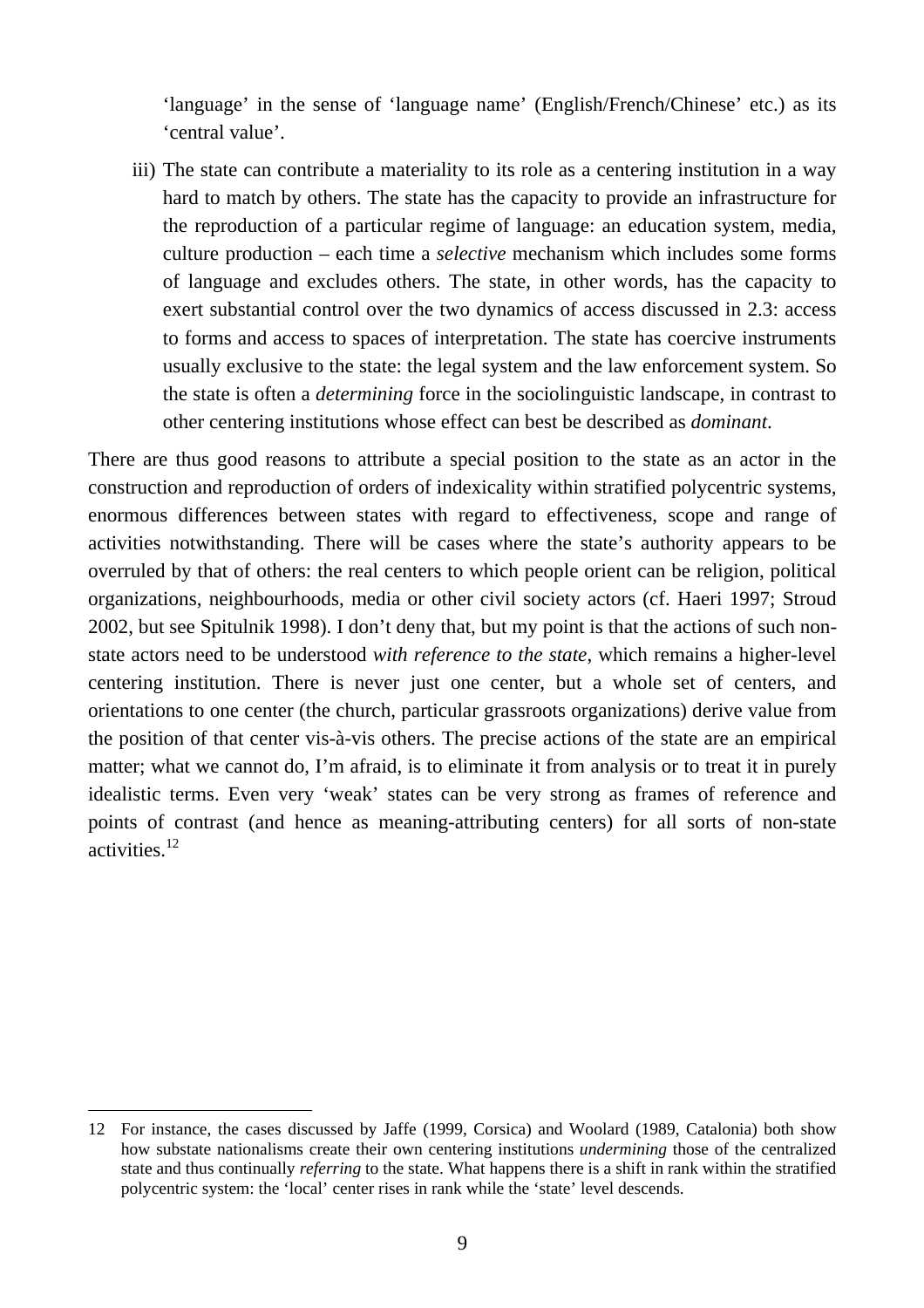#### **3. Tanzania revisited**

Let us now turn to a particular case: the regime of language in Tanzania (East Africa). I will divide my discussion into three subsections. In the first one, I shall summarize the main findings of a previous study on state ideology and language in Tanzania (Blommaert 1999). The outcome will be a paradox: the state's attempt towards the generalization of Swahili at all (almost) levels of society was a huge success; its attempt towards ideological hegemony, however, was a failure. The two subsections to follow will offer explanations for this, first, by discussing the position of the state vis-à-vis developments both at higher and at lower levels, and second, by looking at some grassroots language practices that may reveal some of the dynamics that caused the paradox. Section 4 will then address the way in which this case may inform a different approach to linguistic rights and inequality.

In LRP, the argument of linguistic rights (a) almost invariably involves the promotion of indigenous languages as status languages at all levels of society, and (b) it usually identifies the state as a crucial actor in this process, both negatively (the state denies rights to people) and positively (the state is the actor that should provide and secure rights for people). Tanzania is a case in point.

#### **3.1. The Tanzanian paradox**

The case is easily summarized. The postcolonial Tanzanian (then still Tanganyikan) state was one of the first to declare an indigenous language, Swahili, the national language of the country. It also became an official language alongside the former colonial language English. Swahili was immediately introduced as the medium of instruction in primary education. The real boost for Swahili came when the state embarked on a massive campaign of nationbuilding in the mid-1960s. This nation-building campaign was an attempt towards establishing socialist hegemony, and Swahili was given a crucial role in this. The language was defined as the language of African-socialist (*'Ujamaa'*) ideas, and the generalized spread of Swahili would be a measurable index of the spread of socialism across the population.

A few qualifications are in order here. First, the ideal situation envisaged by the architects of the campaign was monoglot (Silverstein 1996): the campaign would be a success when the population would use *one language imbued with one set of ideological loads*: those of Ujamaa. Homogeneism was the target (Blommaert & Verschueren 1998), and the spread of Swahili-and-Ujamaa would have to go hand in hand with the disappearance of other languages-and-ideologies. The first target, obviously, was English – the language of imperialism, capitalism and oppression; but the same went for the local languages, which were seen as vehicles for traditional, precolonial cultures, as well as for 'nonstandard' varieties of Swahili (e.g. codeswitching, urban varieties), that were sensed to indicate the incompleteness of the process of hegemony. The 'better' and 'purer' one's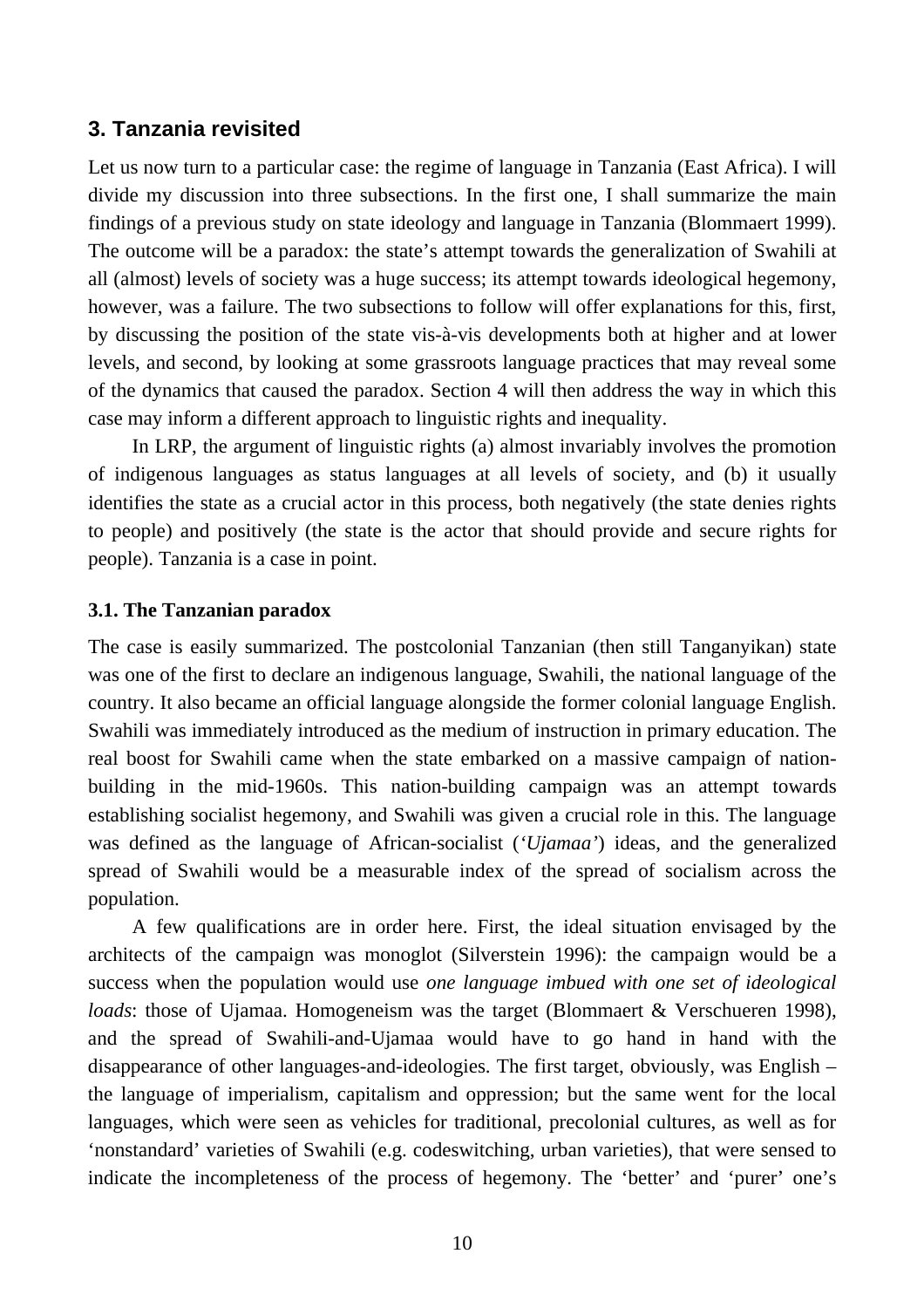Swahili would be, the better a socialist Tanzanian patriot one would be. We have here a typical Herderian cocktail of one language/one culture/one territory as an ideal organization for society.

Second, not only was the conception of language as a vehicle for a specified (politically defined) set of Herderian ideological values, but the whole *operational* conception of language was that inherited from colonial predecessor regimes. Swahili was standardized and its main vehicle was (normative) literacy produced through formal education systems. Scholarly efforts concentrated on standardization, language 'development and modernization', purism and so forth; in short, on the construction of Swahili as an artefact of normativity focused on referential functions. There was a model for such a degree of 'full languageness': English. Throughout the history of postcolonial linguistics in Tanzania, scholars kept referring to English as the kind of level of 'development and modernization' that needed to be attained for Swahili. And pending that 'full languageness' of Swahili, English would *have* to be used in higher education in order to produce a class of top-notch intellectuals needed for specialized service to the country. Thus, while Swahili was spread to all corners of the country, and was used in almost every aspect of everyday life, post-primary education remained (and still is) a domain where English was hegemonic.

Almost thirty years of concentrated efforts towards the goal set forth in the early 1960s resulted in the generalized spread of Swahili. Sociolinguistically, Swahili and its varieties have become the identifying code of public activities throughout Tanzania. But what did not happen was the ideological homogenization of the country – while Swahilization was manifestly a success, the monoglot ideal was a failure. Neither English nor local languages and 'impure' varieties of Swahili disappeared. And the spread of Swahili did not galvanize the hegemony of Ujamaa: the one-party system collapsed in the late 1980s and it was replaced by a multiparty, liberal capitalist state-organization which, ironically, adopted Swahili as its vehicle for nationwide communication (just as the postcolonial state had adopted Swahili as an interesting instrument for propaganda and grassroots organization from the British colonialists before them).

Summarizing, Tanzania is a case where the state granted prestige status to an indigenous language. It also granted its citizens full rights to acquire that language. And it was a state where the formal colonial language was, certainly during the 1970s, a stigmatized language that should ultimately be completely replaced by Swahili. In terms of LRP, everything seemed to be in place. So, what went wrong?

#### **3.2. The state in space and time**

Let us begin by looking at how Tanzania fitted into larger pictures. As said earlier, we have to conceive of the state as one level in a stratified polycentric system. So what the state did needs to be placed in a wider dynamic of events at other levels. Furthermore, all of this is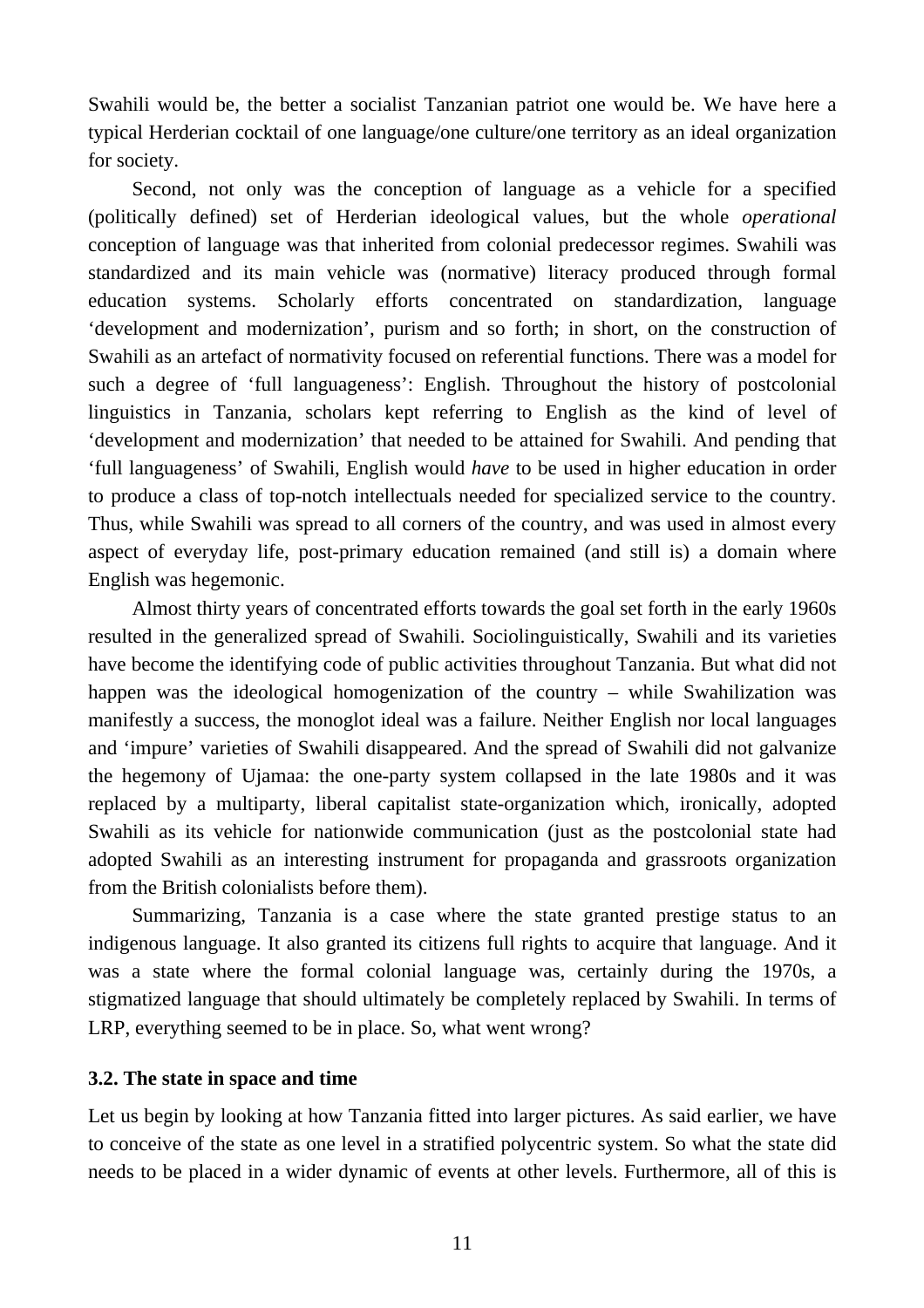historical process, and every ingredient of the process will show residual elements of that historical process as well. From this vantage point, several observations can be made.

- i) Tanzania was a space of its own, and the nation-building attempt was a typical state activity the range of which was the territory controlled by the state. But we clearly see lots of moments were the state oriented towards higher-level, transnational centering institutions. At the most general level, the construction itself of a national space was a factor of the international world order of the day, which imposed the adoption of colonial boundaries onto the postcolonial states and which also offered models for organizing the state bureaucracy and administration. The Tanzanians oriented towards a number of transnational ideals: *panafricanism* and African liberation (which spurred the union between Tanganyika and Zanzibar and which also fortified socialism as a state ideology); the kind of *socialism* championed by the organization of Non-Aligned States (in turn something which strongly oriented towards the Cold-War framework); *development* ideals that evolved around sustainable grassroots development (an influence of Maoist China); and standard western models of formal *education* as crucial both to development and nation-building.
- ii) Tanzania also oriented to transnational models of language and communication. As mentioned earlier, the state is often the level where a static, homogenous and reified notion of language is constructed and used as something to which others need to orient. Tanzania adopted earlier, existing models of a monoglot regime of language focused around standard, purified and literacy-driven varieties of Swahili (cf. Fabian 1986; Errington 2001). It also adopted a classic nationalist model of language-and-ideology, the Herderian one. And it offered these models as normative to groups in Tanzanian society, both in everyday life, in administration, in education and in scientific work. Next to this, it also adopted existing worldwide linguistic hierarchies in which 'fully developed languages' such as English or French stood at the top and were the model for Swahili (defined, in the same move, as somewhat lower on the ladder of language development). In short, Tanzania adopted a regime of language which was transnational (and which also defined the colonial era in the country) and inserted Swahili into that regime.
- iii) Most of what is said in (i) and (ii) represents the *durée* dimension of the Tanzanian language regime: general conditions under which the Tanzanian state operates, and which often become invisible as soon as they are 'repatriated', brought into the national space as part of a national project (that of nation-building). In its most simple forms: the transnational models to which the state orients are transformed into national models and offered as points to which subnational groups ought to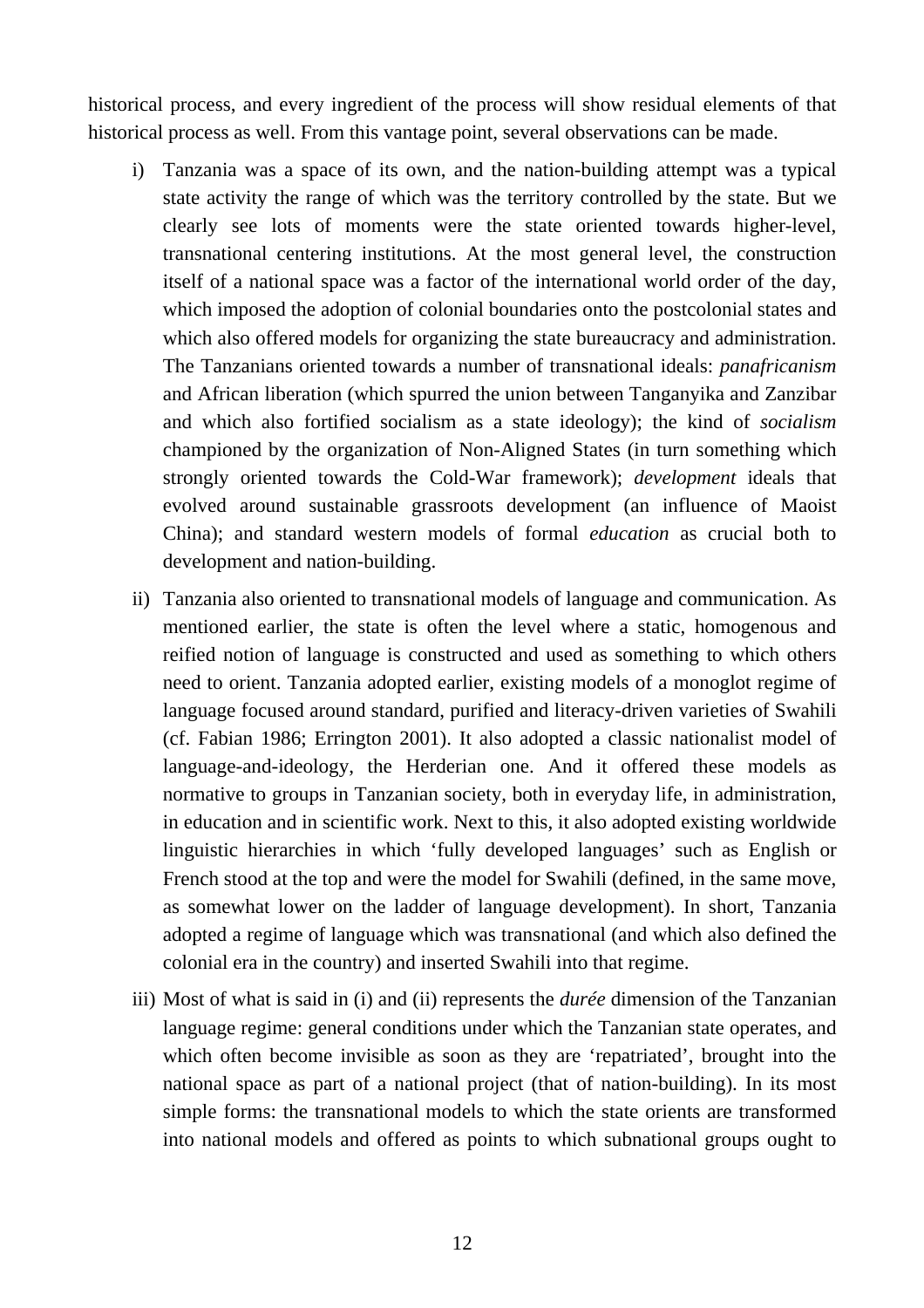orient. The world system disappears out of sight as soon as the state brings it into the national space.

- iv) At the same time, this is not a static phenomenon. The position of the Tanzanian state vis-à-vis higher levels shifts repeatedly throughout the postcolonial period. In general – and generalizing – three periods can be defined: (1) the shift out of the colonial world order, something which takes the Tanzanian state a few years after independence; (2) the Cold War, i.e. the global world order prior to 1990; (3) the post-1990 world order, i.e. the era of contemporary globalization and capitalist hegemony. In each of these periods, changes in the relative indexicalities occur. For instance with regard to the 'value' of English, it is clear that it shifts from an ambivalent stance in the first period (being the language both of the former oppressor and the model for organizing the independent state) to a markedly negative stance during the Cold War period and again to a moderately positive stance in the post-1990 period. English in each period (but also Swahili and any other language or variety) receives value attributions that derive from scales valid transnationally, and the development of language evaluations testify to the sifting alignments of the Tanzanian state in the world system. Let it be noted, as well, that the three periods are not to be separated: rather than breaks between one period and another, we see how residual aspects of the value system in previous periods still occur in later ones. New orders of indexicality are built out of the rubble of earlier ones.[13](#page-14-0)
- v) But the state also responded to grassroots and civil society forces. Within the normative frame for which the state as a (strong) centering institution stood, various groups in society developed counter-hegemonic discourses and practices. In its most visible form, people were unwilling to *replace* their existing repertoires with the monoglot complex of Swahili. Nobody actually disputed the importance of national linguistic unity, but only few people accepted the idea of individual monolingualism. Most people allocated specific functions to the Swahili varieties they had adopted into their repertoires, and enthusiastically shifted to and fro between various ingredients in their repertoires (Mekacha 1993; Msanjila 1998).<sup>[14](#page-14-1)</sup> Furthermore, especially the emerging class of professional intellectuals, while usually strongly supporting Swahilization, launched themselves into debates about *what kind of (socialist) values* the language was supposed to disseminate. The state was forced into such debates, and the general assessments of language policies

 $\overline{a}$ 

<span id="page-14-0"></span><sup>13</sup> In Blommaert (1999: 148ff) I illustrate this historical stratigraphy by means of an analysis of a Tanzanian post-Ujamaa popular novel.

<span id="page-14-1"></span><sup>14</sup> I recall how a good friend of mine, a staunch and very prominent supporter of general Swahilization in his country, told me that he sent his children to his area of origin 'so that they would learn a language', i.e. the local ethnic language.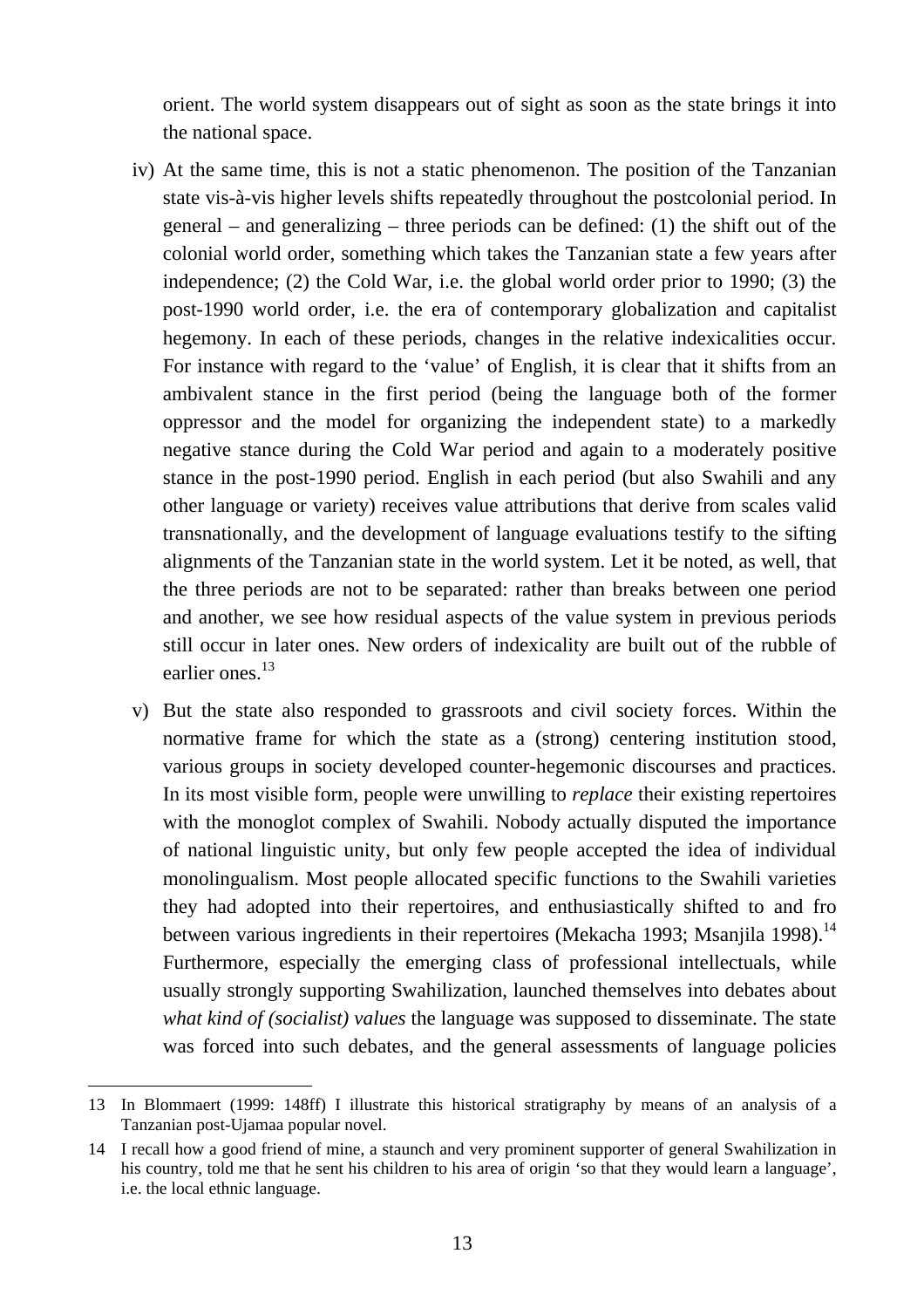were effects of such debates between state and civil society. To be precise: the way in which the state's actions were seen as either successes or failures was an effect of a national dynamic in which the transnational dimension was hardly visible – in itself evidence of the way in which the state functions as a centering institution creating a 'national' space and thus effecting closure to aspects of the issue that transcend the national space. For local intellectuals in such debates, the only center to which they oriented was the state; for the state, it was both the world system and civil society.[15](#page-15-0)

vi) The bottom line to all of this is: the state was an intermediate institution responding both to calls from above and from below, and the state to some extent got stuck between these two levels. The state was not an autonomous actor, but an embedded one, one that invited very different approaches dependent on the level from which one approached it. Add to this the heritage of models of language and language infrastructures – the monoglot, purist, standard, Herderian complex – handed down as part of the way in which Tanzania had to fit into the world order (and developed for Swahili by colonial linguistics), and we end up with a strangely contradictory general image. The state was extremely powerful, as the actor that defined the national space and some critical ingredients of it, and as the actor that had absolute control over an infrastructure that led to generalized language spread. But at the same time, it was extremely weak, because the instruments with which it could work were both deficient in scope and capacity – Tanzania was, and is, a very poor country – and hand-me-downs from transnational levels that could never answer the ambitions of the state itself nor those of local groups in civil society. To put it in its crudest (and hence overstated) form: the state had adopted sociolinguistic models and ideals that were recipes for inequality wherever they were applied, while these models were at the same time always offered as recipes for progress, modernization and development. The state adopted crucial orders of indexicality of a capitalist society, and attempted to apply them in the construction of a socialist state.

#### **3.3. Fooling around with language**

We have now described the awkward position of the state. But what did people do with language? Again, we have to keep the general model in mind: a stratified polycentric system in which people orient to a variety of (hierarchically ordered) systemically reproduced indexicalities. The state provided such a set of indexicalities, and it did so with considerable force, *aplomb* and determination. But let us not forget that

<span id="page-15-0"></span> $\overline{a}$ 15 This also accounts for my own initial surprise when I heard people in Tanzania qualify the language policy of their government as a 'dismal failure'. From an outsider's (i.e. transnational) perspective, my initial perception was one of overwhelming success.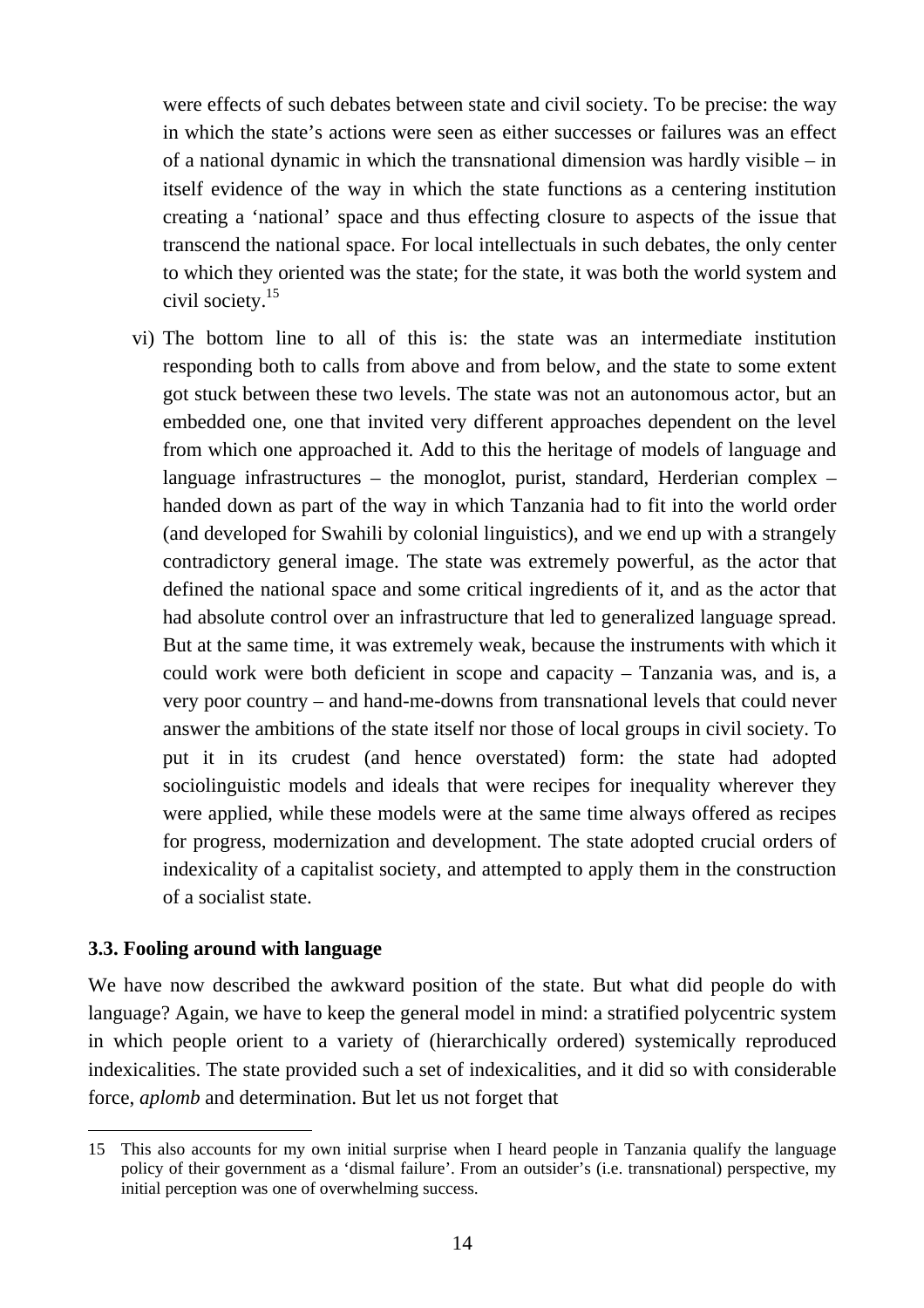"It is entirely possible (…) that in the ordinary course of their history communities will come to differ in the degree and direction in which they develop their linguistic means (…) The same linguistic system, as usually described, may be part of different, let us say, *socio*linguistic systems, whose nature cannot be assumed, but must be investigated." (Hymes 1974b: 73, emphasis in original):

To the extent that we require evidence to back this up, Ben Rampton's work on 'crossing' and 'styling' (1995, 1999, 2001) is a ready candidate. Rampton demonstrates how London adolescents of a variety of ethnolinguistic backgrounds create ways of speaking that orient to new, peer-group or popular youth culture indexicalities, and thus allow 'crossing' into ethnolinguistic indexical spaces not customarily theirs (e.g. white Anglo kids adopting Jamaican creole). In practice, 'customarily' here stands for indexicalities that are valid at higher levels and are produced by other centering institutions such as education, neighbourhood norms, or national norms of 'standard' and 'substandard' or prestige and stigma. Thus, what counts as a prestigious language variety from the point of view of the school system can be a stigmatized variety from the point of view of the pupils, and vice versa (e.g. Rasta slang can be a prestige code). Linguistic resources can indeed function in very different sociolinguistic systems, to adopt Hymes' terms, and they can do so simultaneously.

This, I would argue, is the level at which we have to look if we want to understand what people actually do with language, what language does to them, and what language means to them, in what particular ways it matters to them. And if we want to make linguistic rights more than just a trope in political-linguistic discourse, this is where we should start. Invariably, alas, we end up with a rather complicated image. Let me give a few examples from Tanzania.<sup>16</sup>

# **Public English**

Years ago, I started noticing the often peculiar varieties of written English used in all kinds of public displays in urban Dar es Salaam. Such varieties would come to me in the form of signs on doors and walls of shops, bars and restaurants, inscriptions on the small, privately operated buses that provide mass transportation (the infamous *daladala* – 'dollar-dollar'), advertisements in newspapers or on billboards, road signs and so forth. The most striking aspect of these publicly displayed forms of English literacy was the density of 'errors' or rather unexpected turns of phrase in them. Here is a small sample:

- *Fund rising dinner party* (on a banner in central Dar es Salaam)
- *Disabled Kiosk* (the name of a 'kiosk' a converted container that serves as a small shop – operated by a disabled man)
- *Whole sallers of hardwere* (sign at a hardware shop)

<span id="page-16-0"></span> $\overline{a}$ 16 I have made fieldwork trips to Tanzania, often visiting the same places and people, since 1985, so there is a sense of longitudinal development in the examples that follow.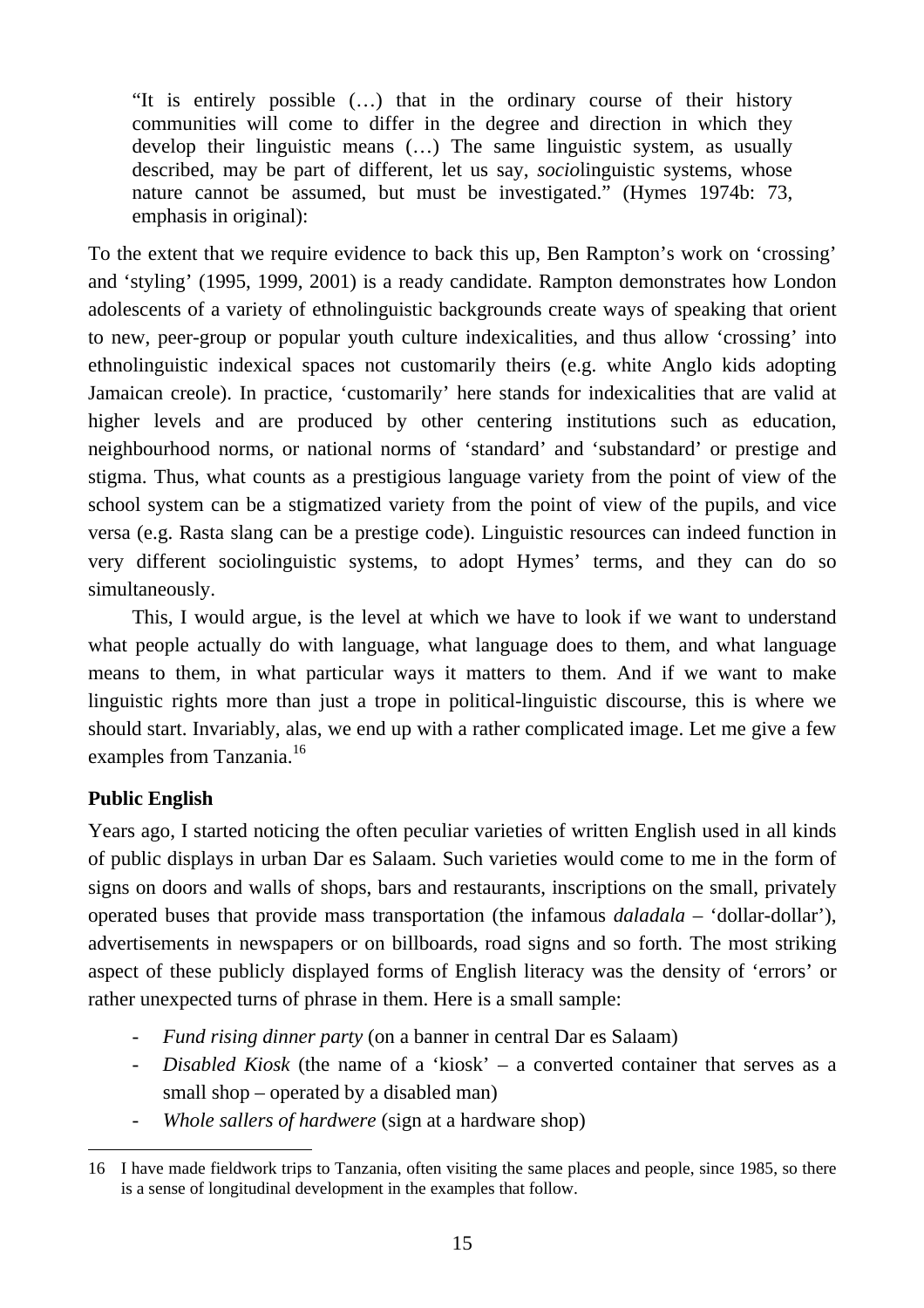- *Shekilango Nescafé* (the name of a café on Shekilango road in suburban Dar es Salaam)
- new Sikinde tea (room) (the name of a café, note the brackets)
- *Sliming food* (in an advertisement for a health shop)
- *Con Ford* (written on a bus)

 $\overline{a}$ 

- *Approxi Mately* (written on a bus)
- *Sleping Coach* (written on a long-distance bus)

Clearly, these inscriptions are packed with information. They reveal a problem with the distribution of linguistic resources: standard English with its codified referential meanings on the one hand, normative literacy conventions for English on the other. Seen from the angle of monoglot normativity, the people who wrote and used these inscriptions display incomplete insertions in economies of linguistic forms. In that sense, they testify to some of the crucial problems of language policy in Tanzania: the lasting prestige functions attributed to English combined with the extremely restricted access to its prestige-bearing, standard varieties (the latter completely subject to access to post-primary education).<sup>[17](#page-17-0)</sup>

But there are other aspects to this. It is clear that the producers (and consumers) of these signs orient towards the status hierarchy in which English occupies the top. This is an orientation to a transnational, global hierarchy, reinforced by the state's ambivalent and meandering stance on English. There is an orientation to English as a code associated with core values of capitalist ideas of success: entrepreneurship, mobility, luxury, female beauty. The use of English is sensed to index all of this. But at the same time, it indexes this not in terms of internationally valid norms (e.g. standard varieties of written English), but in term of *local* diacritics. The man who commissioned the *disabled kiosk* sign probably did not imagine himself as an international businessman, but he did imagine himself as a businessman in Dar es Salaam (or even more specifically, in the Magomeni neighbourhood of Dar es Salaam). And at this point, a new space of meaning-attribution is opened. We have an act of communication which at once orients towards transnational indexicalities and to strictly local ones, and the effect is that the English used in these signs has to make sense *here*, in Magomeni – but *as English*, i.e. as a code suggesting a 'move out' of Magomeni and an insertion into transnational imaginary networks.<sup>18</sup>

This is a repatriation of sign-complexes which offers a tremendous semiotic potential for users: they can produce strictly local meanings of great density and effect. The man who

<span id="page-17-0"></span><sup>17</sup> And this access is extremely restricted. Official statistics from the Tanzanian Ministry of Education and Culture (1996) show that less than 4,000 students finished secondary education (offering access to higher education), while more than 700,000 children enrolled in primary schools. That means that only about 0,5% of those who begin primary education eventually finish secondary levels. It was once pointed out to me that the graph of these figures (which I had presented as 'pyramidical') looked rather like a Burmese temple.

<span id="page-17-1"></span><sup>18</sup> Silverstein (pers. comm.) calls this "a proleptic index of aspiration, a speech act of intended/attempted word magic".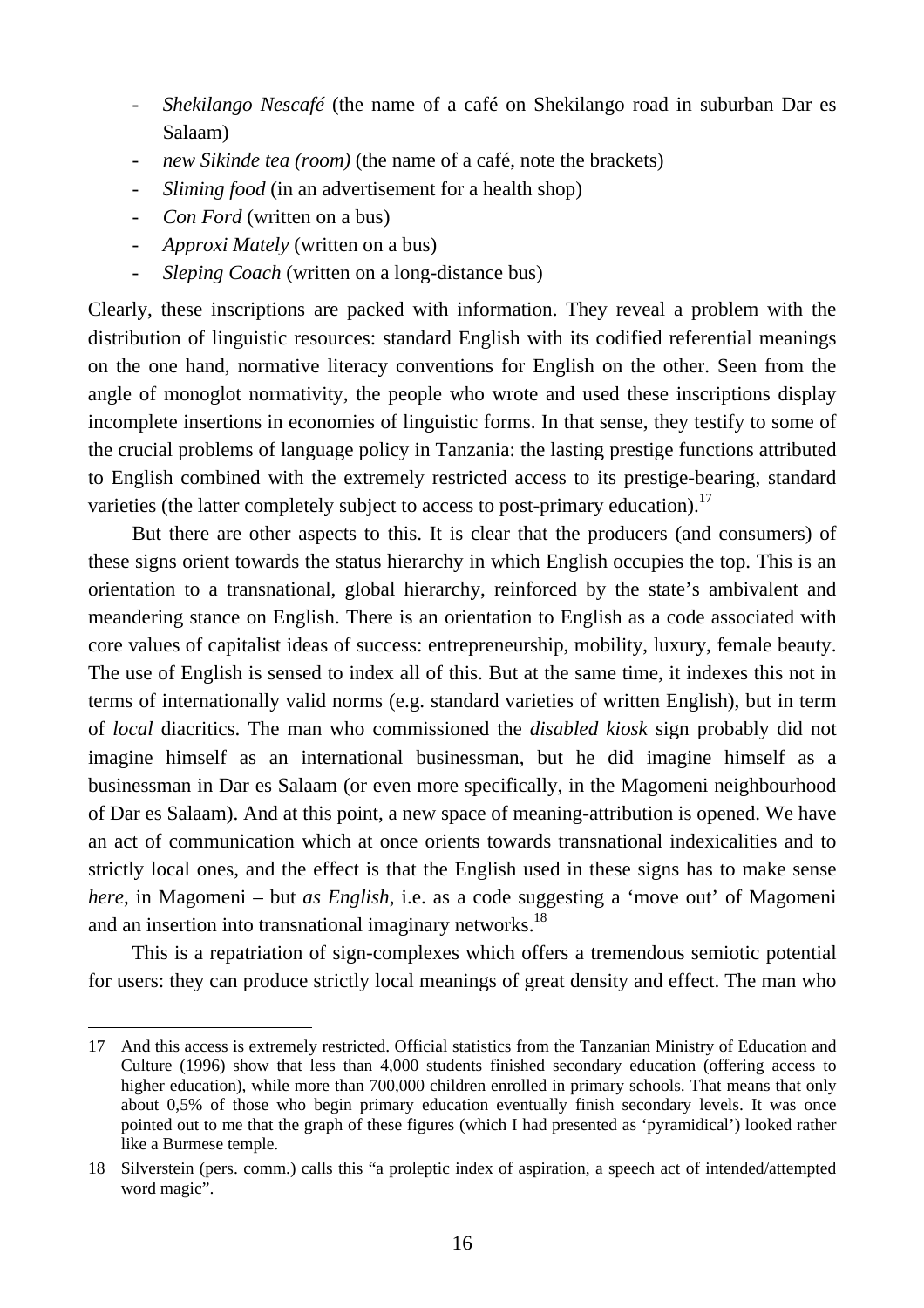wrote *Con Ford* on his bus was simultaneously advertising the brand of his vehicle, alluding to the folk-category of 'conmen' – smooth talkers and ladies' men – and boasting the standards of comfort in his bus, while also displaying his wit and capacity to perform word play in English. The same goes for the owner of the *Shekilango Nescafé*: an anchoring in the local geography goes hand in hand with a display of knowledgeability of prestigious, European brand names (Nescafé), a suggestion of a degree of sophistication and Europeantouch class for his business, and a flair for finding well-sounding names for things. And as for the authors of *fund rising* or *sliming food*: they target an audience who would perceive the total value of the English display rather than its normative correctness, and so offer them a space for identifying with high-class, internationalized categories of activities. It is the value of English and of literacy *in Dar es Salaam* that has to be put central.

So we are not really witnessing an invasion of an imperialist or killer-language here. What we are witnessing is a highly complex, intricate pattern of appropriation and deployment of linguistic resources whose values have been relocated from a transnational to a national set of indexicalities. It is a *Tanzanian* bourgeois (or bourgeois-aspiring) resource.

#### **Tough talk and its norms**

In the mid-1990s, I started to note the emergence of a hip-hop scene among youngsters in Dar es Salaam. One thing led to another, and I soon found myself in the company of young people willing to initiate me into their ways of life. It started with a girl telling me that her brother now spoke *Viswahili*, i.e. the plural of 'Kiswahili' – multiple Swahilis at the same time. The boy was called and he produced some phrases to me in the presence of his father, who disapprovingly said that 'this was not Swahili' and told me that the boy *anaongeza chumvi* – 'added salt', exaggerated, went too far. Rules had been broken. (Note that at this point we already have two metapragmatic qualifications for the talk of the boy: one that refers to a plurality of 'languages', another marking 'excentricity'.)

The girl and her brother brought me in contact with a group of approximately 14 young people, all living in the neighbourhood and all between 14 and 20 years old. The group consisted of six male core members and a second circle of boys and girls. In terms of ethnic background as well as social class, the group was highly heterogeneous: some of the members were poorly paid waiters or messengers, one worked as an aide to a shoe repairman, while some others were children of middle-class families and had access to prestige goods (clothes, shoes, music cassettes) and cars. Yet, there was clearly a 'group' here.

Despite class differences, all of the members would define their outlook on life in terms of deep frustration – an awareness of being in the margins of the world expressed through mottos such as *jua kali* ('burning sun', 'hard heat', a metonym for the general condition of poverty and misery in Tanzania) or *machungu sana* ('much bitterness', i.e. frustration), and marked references to places, displaying an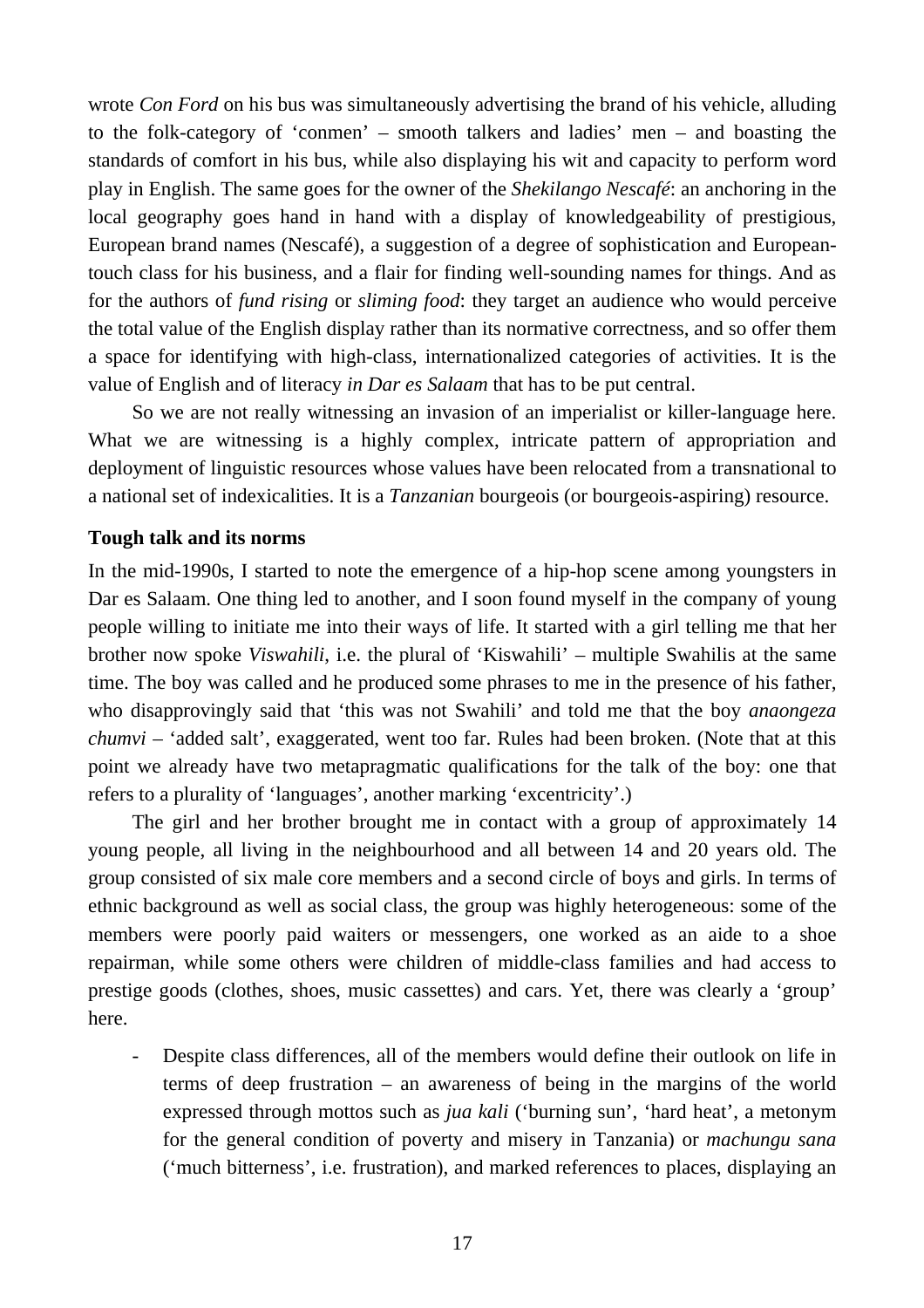awareness of situatedness in a world system: *majuu*: the West (literally 'the things up there'), *Jahanam*: the third world (literally 'Hell') or *motoni*: the third world (literally 'in the fire').

- Furthermore, the core members had adopted nicknames and insisted on being called by these names in the context of the group. The names again reveal various orientations to status complexes and/or identity categories. Some were modelled on African-American acronyms: *Q*, *KJ*, another copied the name of a well known Reggae artist: *Toshi* (Peter Tosh), another was called *blazameni* – a local version of 'brother man'. Yet another was called *msafiri*, 'the traveller' (the boy had spent some time in South Africa working in the mines – an experience conferring considerable prestige), and finally, the oldest member of the group was called *jibaba* 'little father' (he had fathered a child).
- The group also identified themselves as belonging to a larger category of urban youngsters: *wahuni* – 'crooks', bandits, the Swahili equivalent of the 'Gangsta' of American hip-hop culture. It was quickly pointed out to me that this label should not frighten me, for there were several categories of *wahuni*, and *sisi hatuibi*, 'we don't steal' (in other words, 'we are not real criminals').
- The group had its own meeting places: a container converted into a bar, in front of which the shoe repairman who employed one of the members had his small shop (a small stall with one bench). Another hangout for the group was a soccer field a few hundred meters further, where they could meet *in plenum*. There was a distinct locality to the group – a *barrio* awareness.

Already we see how the group organized itself in reference to centering institutions: the world system and their own marginalized position therein was one such very salient focus of orientation; it provided a frame of reference in which English, hiphop slang, Rasta slang, and travelling could acquire particular emblematic values to be exploited in naming and qualifying practices. They shared some aspects of their groupness with other *wahuni* in Dar es Salaam – a generic *Wahuni* scene being another centering institution, the focus of which were the star rap groups of Dar es Salaam (groups with names such as *II Proud* and *Da Deeplow-matz* and with gigantic prestige: capitalizing on the stardom of the rap groups, two weekly tabloid magazines had started to use bits of *Kihuni* in their attempt to reach the young urban readers). This level was in turn superimposed by transnational (but essentially African-American) 'Gangsta' culture notably focused onn international rap stars such as Tupac.[19](#page-19-0) And finally the neighbourhood – their *barrio* - was a powerful focus of orientations. Other *Wahuni* groups were all identified in reference to Dar es Salaam neighbourhoods: the *Wahuni* of Manzese, of Magomeni, of Ubungo and so forth.

 $\overline{a}$ 

<span id="page-19-0"></span><sup>19</sup> I was in Dar es Salaam in 1996 when Tupac was shot and killed. The news spread in a matter of hours throughout the youth scene of the city and caused a general sense of shock.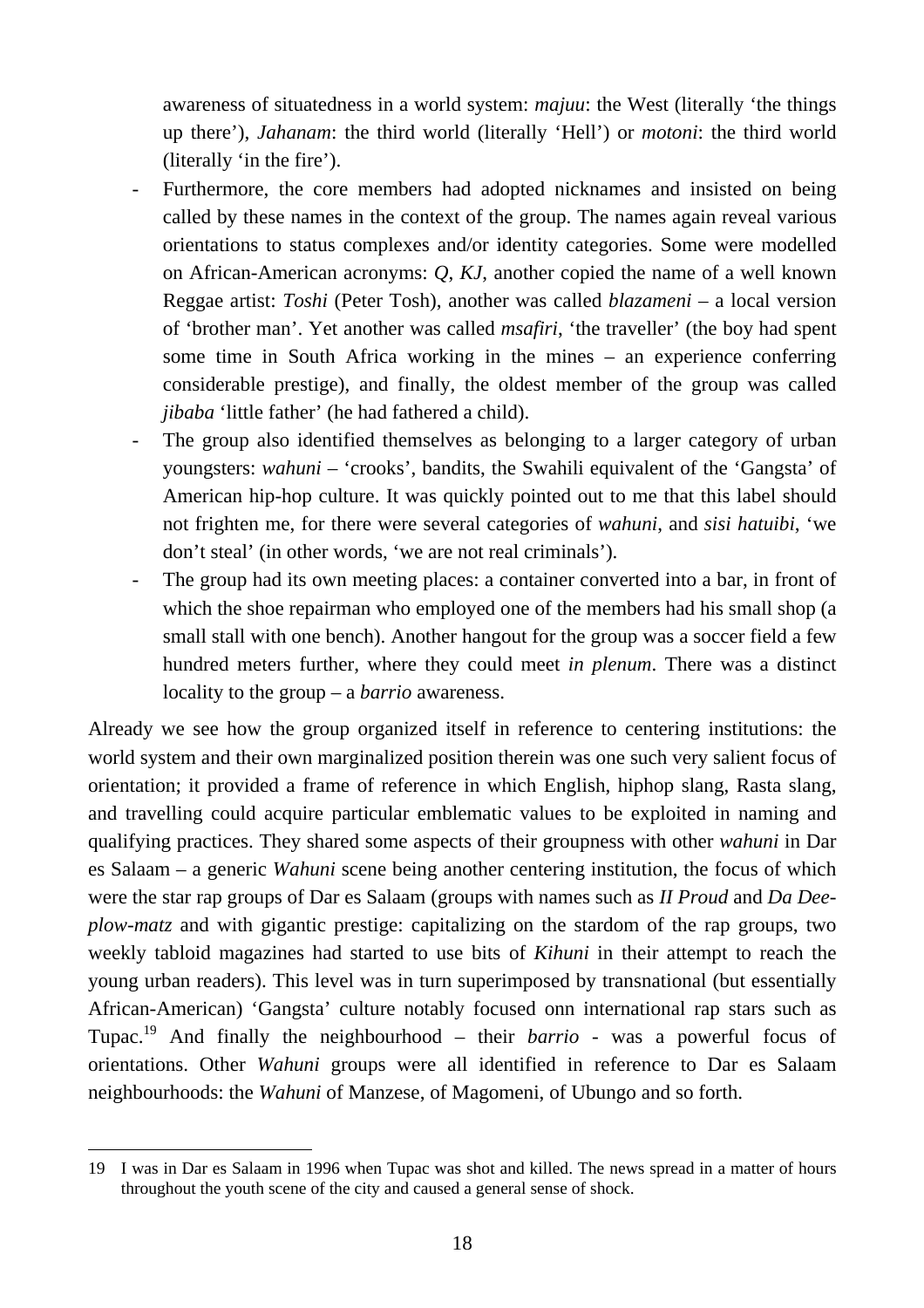The group of *Wahuni* spoke *Kihuni*, the language of the bandits, and the *viswahili* earlier mentioned to me. I started recording conversations with the group, and invariably, such conversations took the shape of unilateral displays of *kihuni* in the form of single words or phrases. The group, unsurprisingly, was deeply committed to the creation and maintenance of an 'antilanguage' shared by the whole of the Dar es Salaam *Wahuni* scene. It consisted of baffling instances of linguistic mixing, borrowing and relexification in Swahili, English and other languages, and sound play. Consider the following examples, loosely categorized as English (relexified) borrowings; relexifications from Swahili; borrowings from other languages; sound play, *vifupi* (shortened forms) and so on:

# English borrowings:

- *kukipa* : to leave, to take off (< 'to keep')
- *kutos*: to leave alone (< 'to toss')
- *macho balbu*: eyes wide open in amazement or fear (*balbu* < '[light-]bulb')
- *mentali*: friend (< 'mental', refers to 'mental fit')
- *Krezi*: friend (< 'crazy')
- *kumaindi*: to want something (< 'mind')
- *kukrash*: to disagree (< 'to crash)
- *dewaka*: man-of-all-trades (< 'day worker')
- *bati*: blue jeans (< 'board', corrugated iron roof plates)
- *pusha*: drugs dealer (< 'pusher')

# Relexifications from Swahili ( $SS' = standard Swahili$ )

- *unga*: cocaine (SS 'maize flour')
- *mzigo*: marihuana (SS 'bag', 'luggage')
- *chupa cha chai* (also *thermos*): small plane (SS 'tea flask', 'thermos flask')
- *pipa*: big plane (SS: 'oil drum')
- *kukong'otea*: to stalk (SS: *kukong'ota* = 'to hit', 'to beat')
- *kupiga bao*: to have sex (SS: 'to overtake a vehicle')

#### Borrowings from other languages

- *mwela*: police man (< Maasai)
- *kulupango*: jail (< Luba, *ku lupango*)
- g*anja*: marihuana (< Jamaican Creole, Rasta Slang)
- *kaya*: marihuana (<Jamaican Creole, Rasta Slang)

#### Sound play etc.

- *kupasha* = kupata: to receive
- *zibiliduda*: a girl who plays hard to get (also *gozigozi*)
- *kibosile*: a rich man ('boss')
- *kishitobe*: a girl with a large backside (refers to the name of a Greek cargo vessel)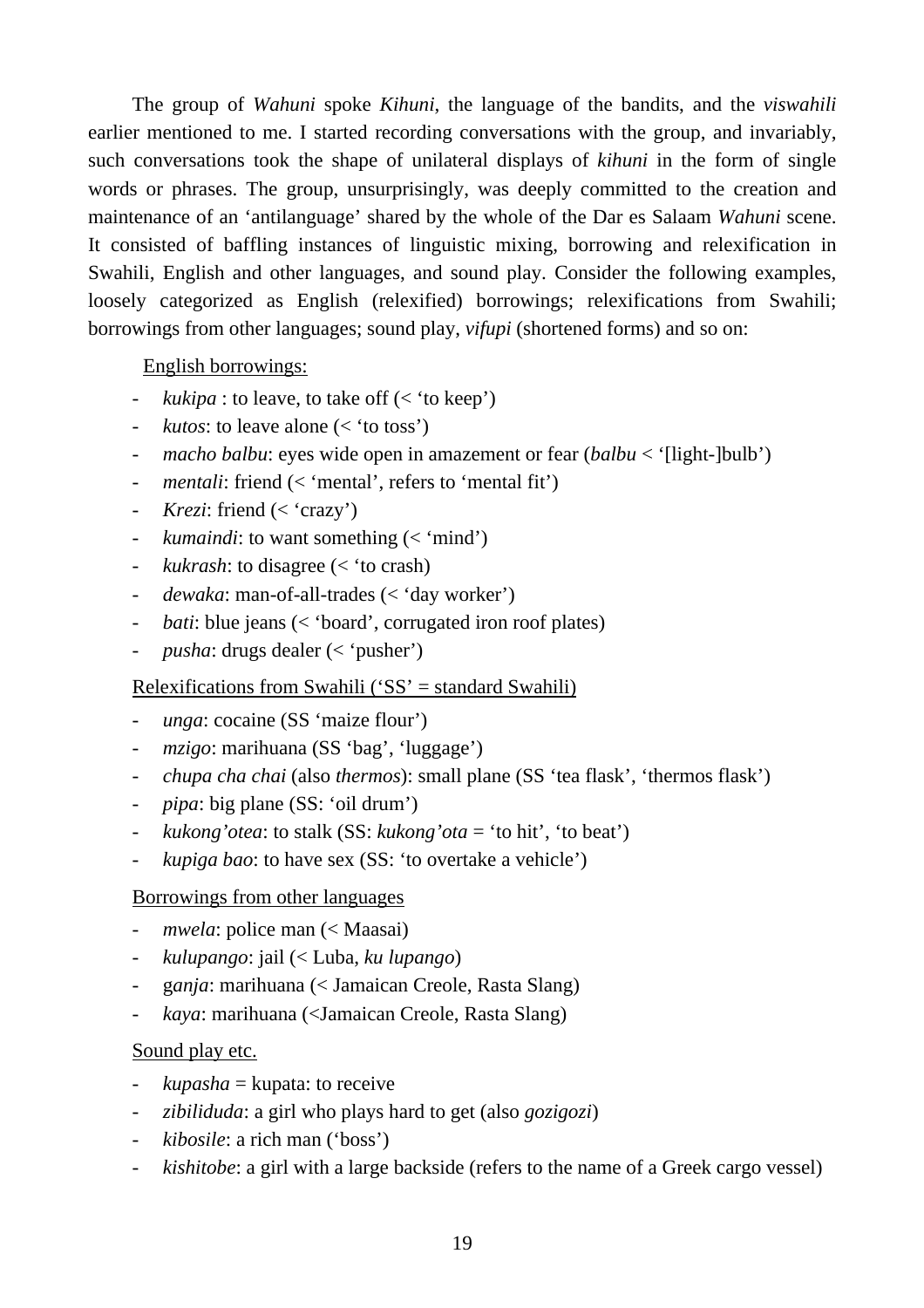- *K'oo*: Kariakoo (a neighbourhood)
- *Zese*: Manzese (a neighbourhood)
- *Migomigo:* Magomeni (a neighbourhood)
- *Jobegi*: Johannesburg

 $\overline{a}$ 

The dynamics of *Kihuni* is not exceptional: very similar phenomena will be met elsewhere in similar kinds of groups. Neither is the domain distribution of *Kihuni* surprising. Terms cover domains such as: crime, drugs, sexual relations with girls and female sexual morphology, travel, poverty vs. wealth, the city, the group and its networks.

But more interesting is the *normativity* in which all of this is couched. *Kihuni* had its own centering institutions, its own bodies of codified norms: the rap stars and the tabloids that used *Kihuni*. The group spontaneously formalized its sessions with me, turning them into a kind of formal instruction into the language. I audio-recorded what went on, but they also insisted that I *made notes* of the words and phrases they offered me. And while I was making notes, they would watch carefully how I noted the words and phrases, and they would occasionally – rather vigorously – correct me whenever what I wrote down did not correspond to what they thought it should be. I reverted to a pattern of explicit checking what I had written, asking *hivyo?* ('like this?') and showing them my notes. Orthography mattered. For instance, a frequently used term was *toto* – a sexualized term for 'girl' derived from Swahili *mtoto*, 'child'. The plural of *toto* is *totoz*: instead of adding a Bantu plural prefix (*wa-toto*), the group used a Hiphop slang plural suffix '*–z*', tying the use of the term firmly to transnational Gangsta culture by exploiting the morphology and orthography of Swahili.

What this means is that, remarkably, *kihuni* is a *literate* code – or at least that written images of *kihuni* terms mattered in the process of transfer/initiation in which I was involved. The code transferred to me needed to be *correct*, and in their view of what a language should be, this meant that it was subject to standards of written form, for control over written varieties of *kihuni* offered opportunities for semiotic alignment with the local and the translocal.<sup>20</sup> This flexible, hermetic, subcultural code dismissed by parents and others as 'not Swahili', was conceived of as a 'full language' by its users – as one of the many *viswahili*, 'Swahilis', controlled by apparently quite strict norms and rules.

Just like in the case of the English inscriptions discussed earlier, the picture we get here is one of relocation and appropriation – in other words, of semiotic opportunity – rather than of deterioration of standards, language loss or English imperialism. There is not one single complex of indexicalities attached to the highly 'impure' blend of whatever linguistic material these kids could get hold of. The indexicalities are multiple and again, like in the cases discussed earlier, revolve around the capacity to suggest the transnational while firmly

<span id="page-21-0"></span><sup>20</sup> Note that, obviously, what is meant by 'correct' here is a matter of local norms: what the group considered to be the way in which *totoz* needed to be written. Jaffe (ed. 2000) provides examples of the dynamics of substandard orthography.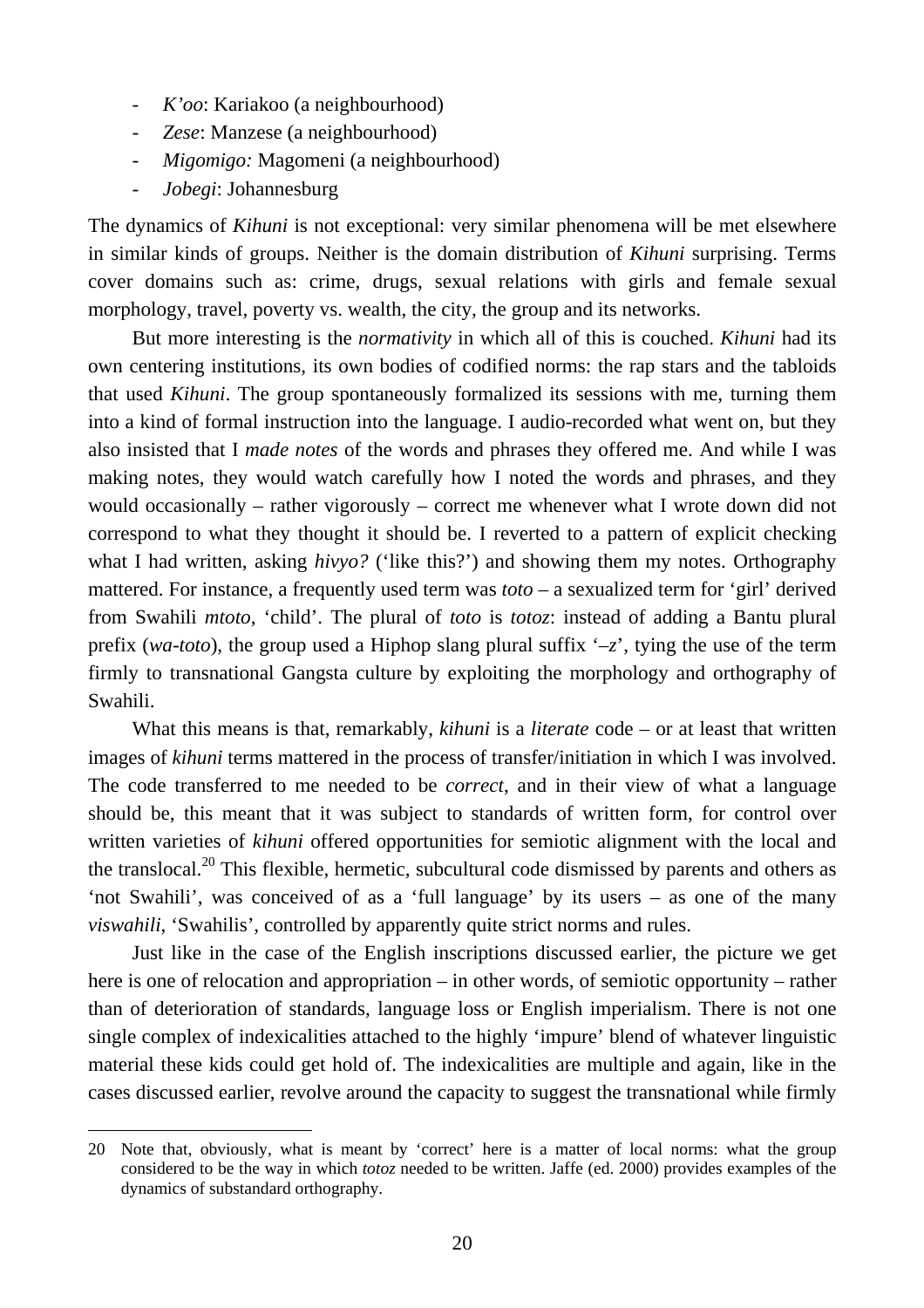remaining within the national, even the local: it is a repertoire that allows them to 'get out' of Dar es Salaam *culturally*, to culturally relocate their local environments in a global semiotics of class, status, blackness, marginalization.<sup>21</sup> And if we look for the value the code has for the kids themselves: it is their *language*, captured in normative perceptions and activities as soon as someone from the outside intends to acquire it.

#### **3.4. What went wrong?**

 $\overline{a}$ 

If we now combine the elements discussed in this section, we can begin to answer what went so dramatically wrong in Tanzania – in the eyes of its own language planners. The key to understanding this is the fact that Tanzania was not an autonomous space, that it was encapsulated in divergent processes both at a higher and at a lower level. The state was not an autonomous actor, and it could not operate in total freedom: it had to operate under conditions that were both historically and synchronically constraining. At the same time, it was the actor upon which everything converged: it was *the* centering institution in the process. The failure of its own definition of hegemony lies in the fact that the state was so weak *because* it was so strong. The crucial centering institution did what it had to do: be the crucial centering institution; but it had to do that under constraints that precluded success.

The effect was the creation of a space in which a hugely unequal pattern of distribution of linguistic resources occurred and started to operate. Vernacular Swahili was generally spread, with some degree of literacy in Swahili for a rather large group of the population. In a different stream, English continued to be a prestigious resource because of its embeddedness in a class-organizing system of reproduction: higher education, which for a long time was the only ticket to the elites. This order of indexicalities, in which English, standard and literate language varieties stood on top, and vernacular Swahili and local ethnic languages were way down, was a national order, but it was obviously permeated by transnational orders. And the various levels at which such indexicalities operated – the transnational, the national, the regional, the strictly local – could all be oriented to by speakers. By using one way of speaking versus another, they could 'place' themselves in relation to images culled from the various levels, the combination of which was a strongly local semiotics of identity, probably only fully understandable – fully 'social' – to people from that place.

This surely is a feature of inequality: the capacity to 'move out' by means of specific semiotic resources is definitely one of the elements of what we understand by 'empowering', while resources with a 'placing' effect – keeping speakers 'in place' – would be a feature of disempowerment. If the use of a particular form of English fails to turn you

<span id="page-22-0"></span><sup>21</sup> As for class, one of the striking features encountered among these mixed-class youngsters was the refusal and dismissal of middle-class trajectories. When asked what they wanted to become in life, even the middle-class members would answer *dewaka*: the man-of-all-trades or fiddler who tries to get money (a *dili*, 'deal') wherever he can. The term obviously carried connotations of low educational background and low social status.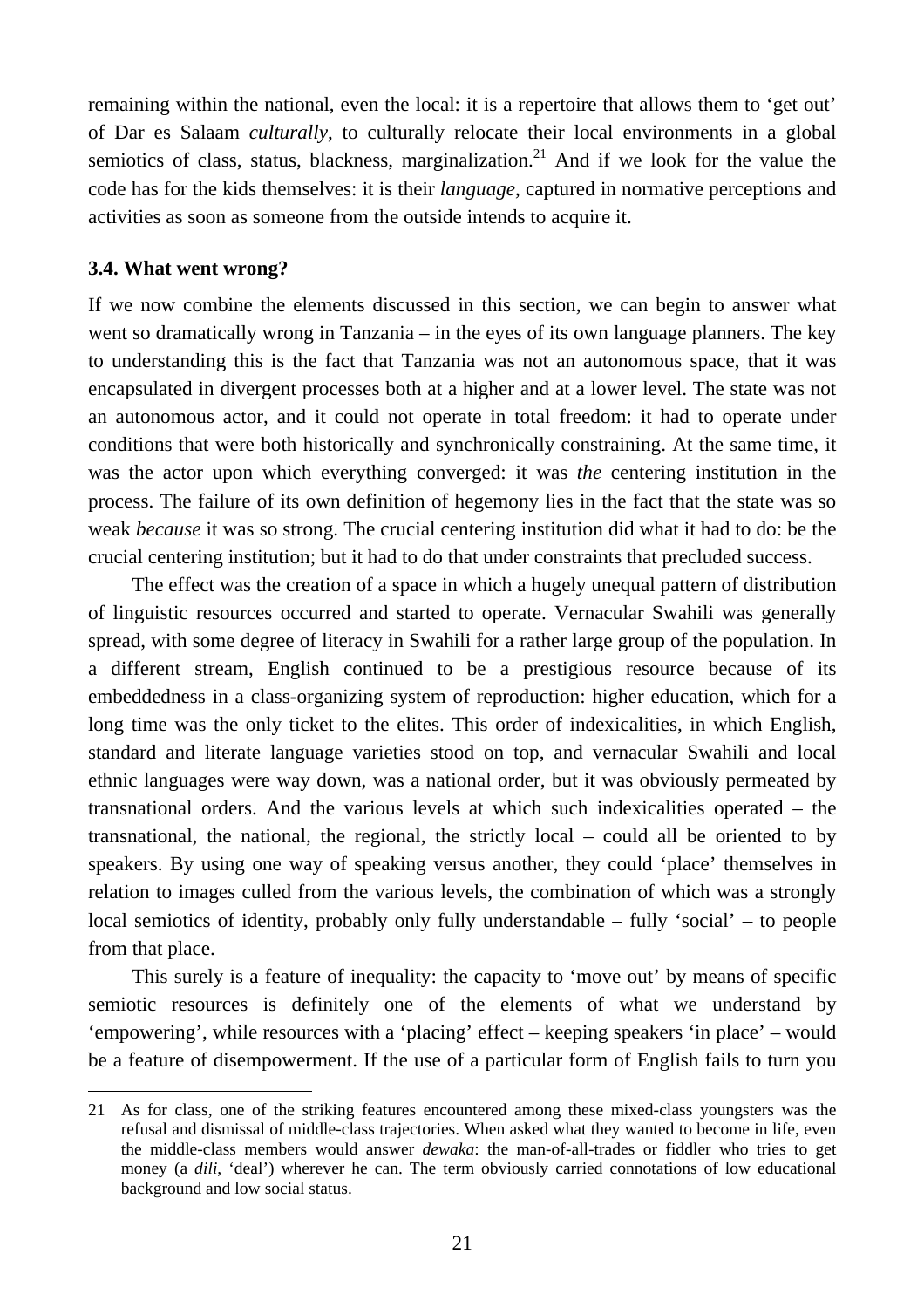into an international businessman, but rather makes you more than ever the small-time shopkeeper from Magomeni, then the mapping of form over function needs to be looked into carefully. But the point is that such mappings occur locally, that the 'sociolinguistic system' referred to by Hymes cannot in any way be equated to some supposedly internationally valid system in which English is always empowering or disempowering, and similar simplicities are applied to indigenous languages. What is disempowering in the case of Tanzania is the whole historical process of being caught in a marginal position in the world system. This whole process governs the value of the linguistic resources: it governs what people can do with them and what they do to people. In the case of Tanzania, inequality resides in the fact that the functions of linguistic resources controlled by speakers are primarily local, and this goes for local languages, Swahili and English alike. As soon as they get moved out of the local environment and get circulated translocally, they lose function at a rapid pace. The strong-weak state has left its mark.

#### **4. Discussion**

Let me now try to move this discussion back to the issue of linguistic rights. I shall first summarize my case. I have tried to show that if we adopt an ethnographic viewpoint on the issue of language in society, we need to focus on how linguistic resources are actually employed, and under what conditions, in real societies. In order to arrive there, we can use a framework in which language use is seen as oriented towards multiple but stratified centering institutions that construct and offer opportunities to reproduce indexicalities. Such indexicalities determine the 'social' in language use, and they are the basis of interpretive work. The way in which they are organized is the locus of inequality.

In order to understand real processes of inequality, the different processes need to be situated. In contemporary scholarship, no analysis of national phenomena can afford to overlook the global level which defines or constraints a lot of what can be done nationally. This is where we need a fresh look at the state as an actor in this field: even if the state appears to be weak, its position vis-à-vis global forces remains crucial, as does its position vis-à-vis grassroots and civil society processes. We must look, however, not exclusively at the state's concrete *performative actions* such as legislation, enforcement of regimes of language in education and bureaucracy and so forth, but also at its role as a centering institution, a point of reference, contrast and comparison which often defines the value and relevance of actions undertaken by other actors.

Looking at sociolinguistic phenomena from this angle might help us understand the real role and function of language practices for people – their value-attributions and their understandings of such practices. For if we believe we can do something about inequality, we need to know its locus, its real *modus operandi*, its structure and objects. And this, I would argue, requires an ethnographic outlook informed by history and general sociolinguistic insights. Applying this, as in the case of Tanzania, may yield disturbingly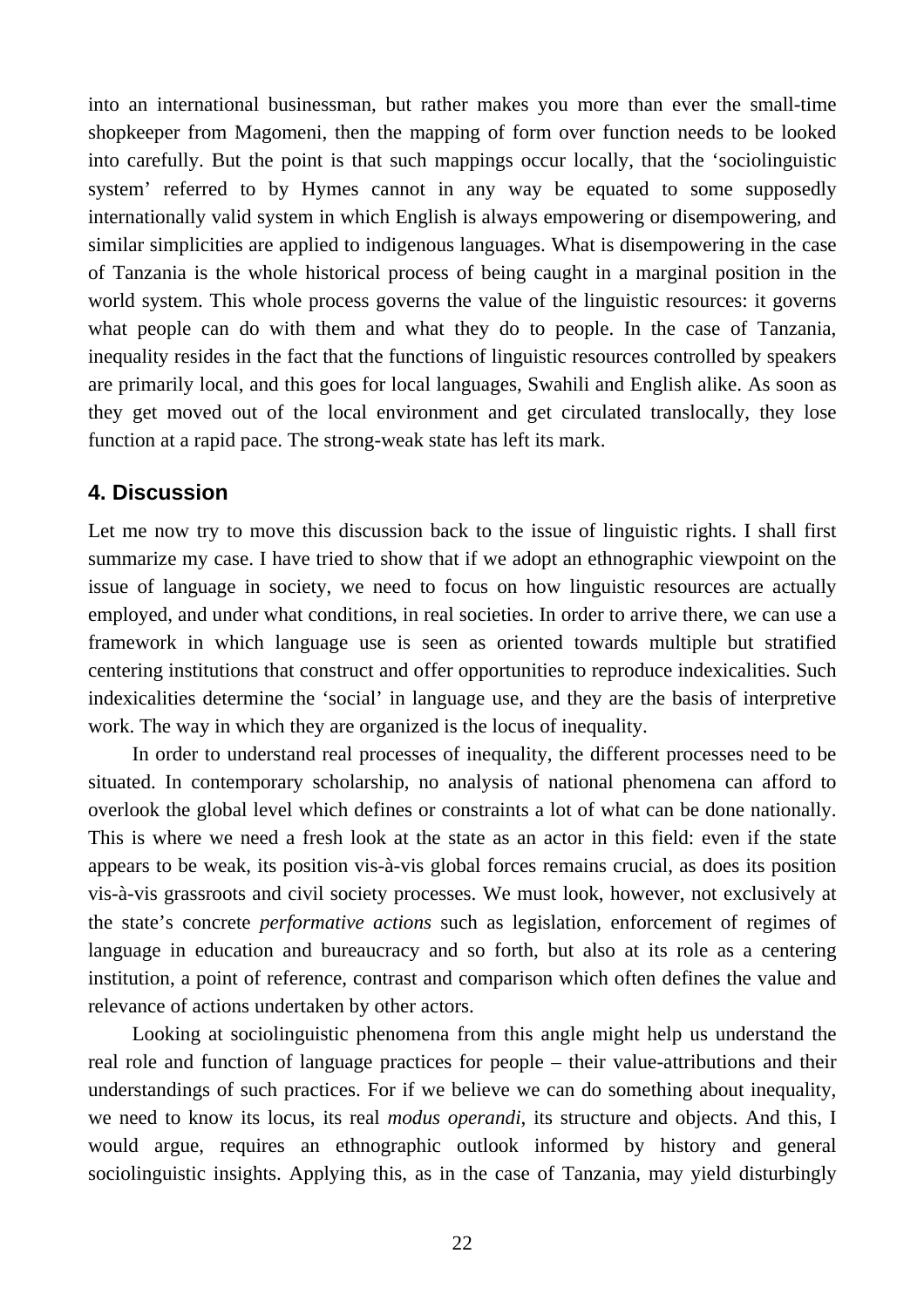complex results. In the Tanzanian case, I cannot be led to believe that English is the cause of oppression or minorization. On the contrary: the varieties of English spread across society offer opportunities for localizing transnational indexicalities to speakers, the effects of which are highly meaningful locally. The problem is: they are *only* meaningful locally, they do not count as 'English' as soon as translocal norms are imposed on them. In that sense, the Great English Monster sketched in LRP literature is not there. Neither can I be led to believe that Swahili has been the key to progress and liberation for the Tanzanians. It isn't that simple. Swahili was, during its heyday, as effective an 'imperial' language as English, Russian or Mandarin Chinese. It was imposed as a monoglot standard with its own prestige varieties, and it was offered together with strong encouragements to stop using other languages (Blommaert 2001a). If minority languages have disappeared in Tanzania since the 1960s, Swahili is most likely to be one of its killers, to adopt for a moment the LRP line of thinking.

The point is, however, that single 'languages' attached to single collections of attributes, values and effects will never do as a framework for thinking about these issues. Ethnographically we will always see complex blending, mixing and reallocation processes, in which, as said at the outset, the differences between 'languages' are altogether just one factor. Inequality has to do with *modes of language use*, not with languages, and if we intend to do something about it, we need to develop an awareness that it is not necessarily the language you speak, but *how* you speak it, *when* you can speak it, and *to whom* that does it. It is a matter of *voice*, not of language. And as I also said at the outset: this is a social problem, only partially a linguistic one.

# **Acknowledgments**

I wish to thank my partners in the FWO-research group on Language, Power and Identity (Jim Collins, Monica Heller, Ben Rampton, Stef Slembrouck and Jef Verschueren) for the many stimulating discussions we have had on this and related topics. The same goes for John Haviland, Stephen May, Alastair Pennycook, Jane Freeland, Donna Patrick, Chris Stroud, Dell Hymes, John Gumperz, Salikoko Mufwene, Michael Meeuwis and many others with whom I have sat down and talked about this over a span of several years. I wrote this paper during my stay as a visiting professor at the Department of Anthropology of Chicago – an immensely stimulating intellectual environment – and received encouraging and perceptive comments on a draft version from Michael Silverstein. Finally, I offer this paper in memory of my dear friend Rugatiri Mekacha who passed away in 2002.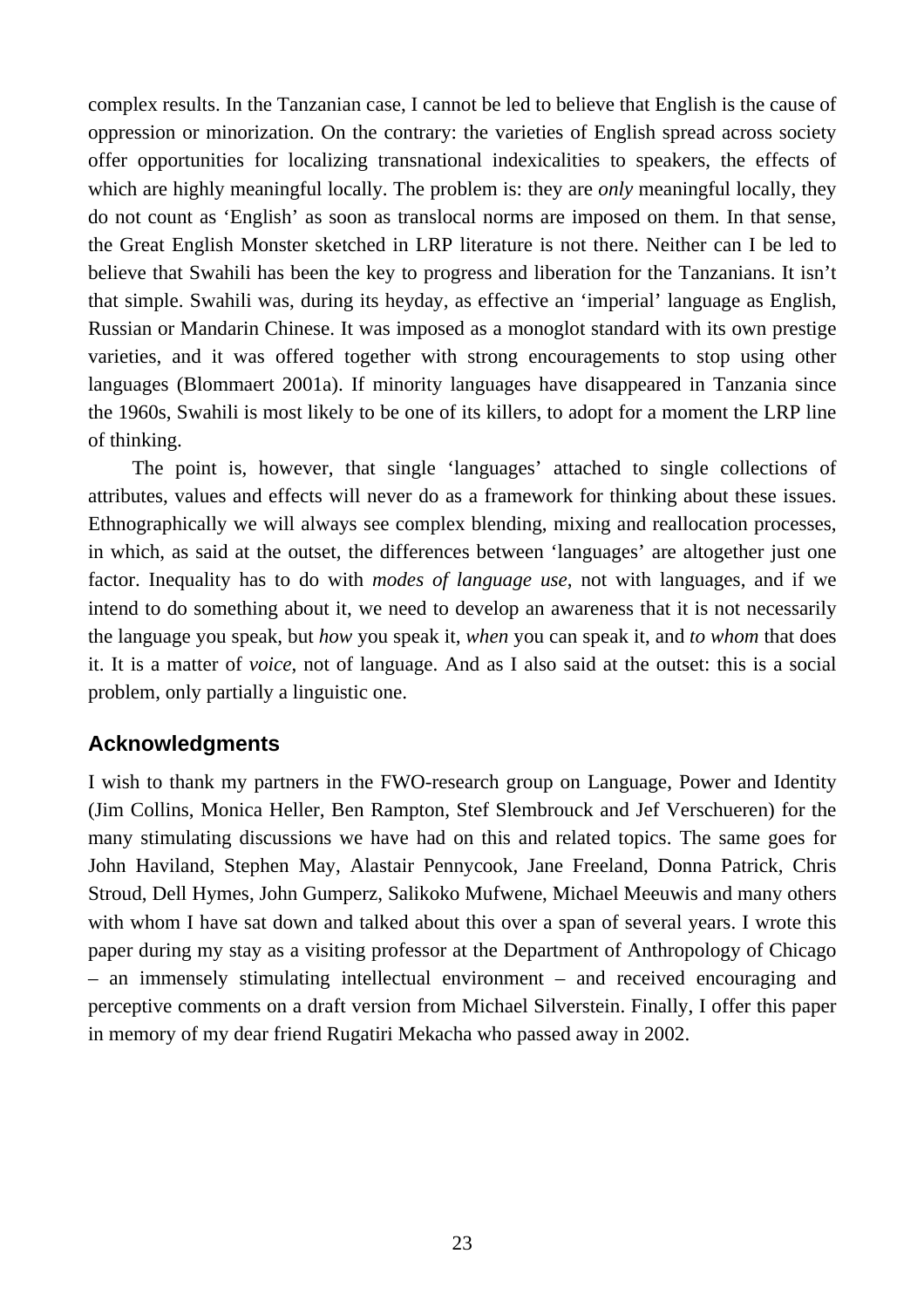## **References**

Anderson, Benedict (1983) *Imagined Communities*. London: Verso.

- Auer, Peter (ed.) (1998) *Code-switching in conversation: Language, interaction, and identity*. London: Routledge.
- ----- & Aldo Di Luzio (eds.) *The contextualization of language*. Amsterdam: John Benjamins.
- Bauman, Richard & Charles Briggs (1990) Poetics and performance as critical perspectives on language and social life. *Annual Review of Anthropology* 19: 59-88.
- Blommaert, Jan (1996) Language planning as a discourse on language and society: The linguistic ideology of a scholarly tradition. *Language Problems and Language Planning* 20(3): 199-222.
- ----- (1999) *State ideology and language in Tanzania*. Cologne: Rüdiger Köppe.
- ----- (2001a) The Asmara Declaration as a sociolinguistic problem: Notes in scholarship and linguistic rights. *Journal of Sociolinguistics* 5(1): 131-142.
- ----- (2001b) Context is/as critique. *Critique of Anthropology* 21/1: 13-32.
- ----- (2001c) Investigating narrative inequality: African asylum seekers' stories in Belgium. *Discourse & Society* 12/4: 413-449.
- ----- (2003) Rights in places: Comments on linguistic rights and wrongs. In D. Patrick & J. Freeland (eds.) *Language rights and language survival: A sociolinguistic exploration*. Manchester: St Jerome (in press)
- ----- (ed.) (1999) *Language ideological debates*. Berlin: Mouton de Gruyter.
- ----- & Jef Verschueren (1998) *Debating diversity: analysing the discourse of tolerance*. London: Routledge.
- Briggs, Charles (1997) Notes on a 'confession': On the construction of gender, sexuality and violence in an infanticide case. *Pragmatics* 7/4: 519-546.
- Darnell, Regna (2001) *Invisible genealogies: A history of Americanist anthropology*. Lincoln: University of Nebraska Press.
- Eelen, Gino (2001) *A critique of Politeness theories.* Manchester: St Jerome.
- Errington, Joseph (2001) Colonial linguistics. *Annual Review of Anthropology* 30: 19-39.
- Fabian, Johannes (1986) *Language and colonial power*. Cambridge: Cambridge Univesity Press.
- Fishman, Joshua (ed.) (1974) *Advances in language planning*. The Hague: Mouton
- -----, Charles Ferguson & Jyotirinda Das Gupta (eds.) (1968) *Language problems of developing nations*. The Hague: Mouton
- Foucault, Michel (1989 [1969]) *The archaeology of knowledge*. London: Routledge.
- Gal, Susan & Kathryn Woolard (eds.) (2001) *Languages and publics: Authority and representation*. Manchester: St Jerome
- Gumperz, John (1982) *Discouse strategies*. Cambridge: Cambridge University Press.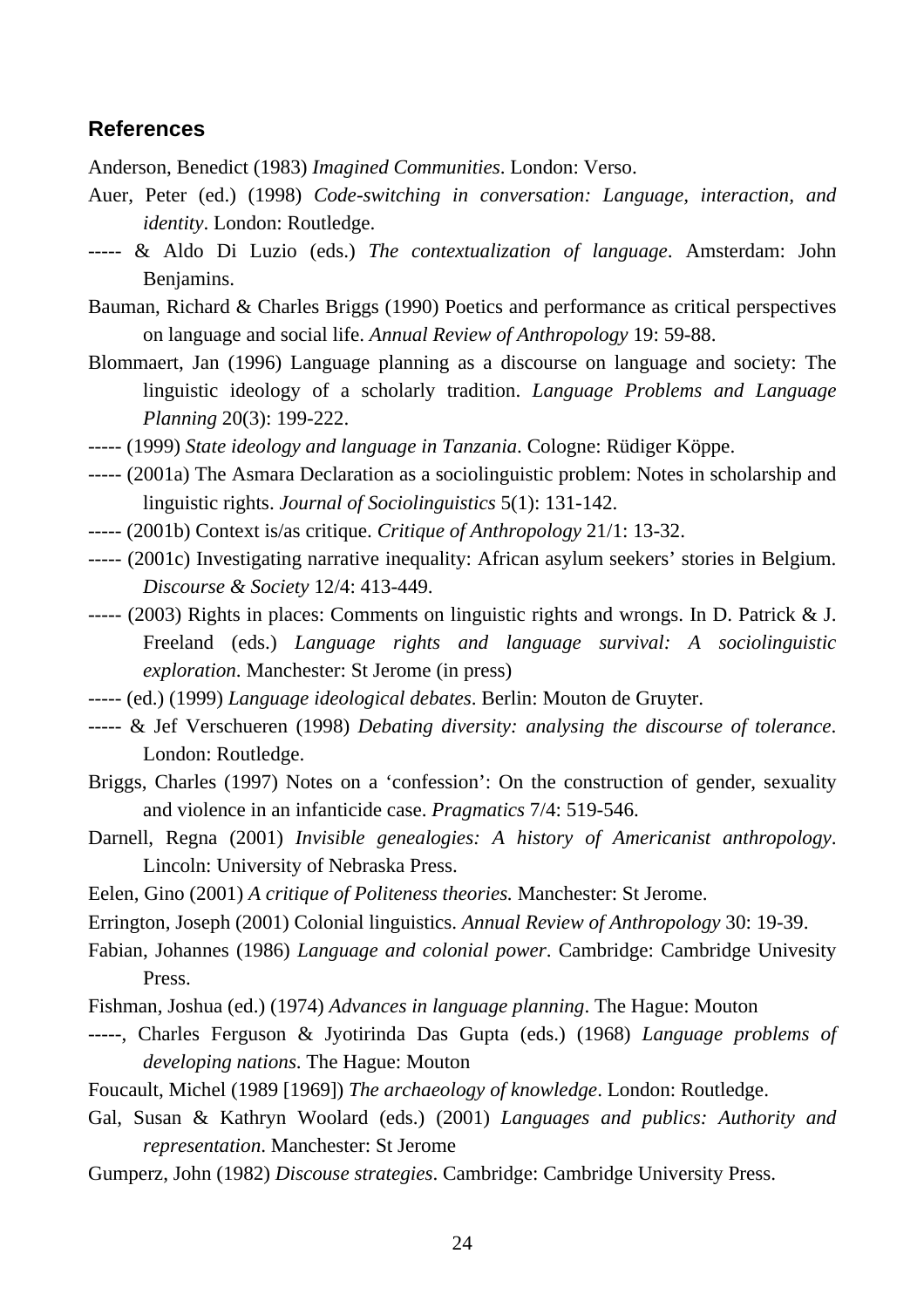- Haeri, Niloofar (1997) The reproduction of symbolic capital: language, state and class in Egypt. *Current Anthropology* 38(5): 795-816.
- Heath, Shirley Brice (1983) *Ways with words*. Cambridge: Cambridge University Press
- Heller, Monica (1994) *Crosswords: Language, education and ethnicity in French Ontario*. Berlin: Mouton de Gruyter
- ----- (1999) *Linguistic minorities and modernity: A sociolinguistic ethnography*. London: Longman.
- Hymes, Dell (1966) Two types of linguistic relativity (with examples from Amerindian ethnography). In William Bright (ed.) *Sociolinguistics: Proceedings of the UCLA Sociolinguistics Conference, 1964*: 114-167. The Hague: Mouton.
- ----- (1968) Linguistic problems in defining the concept of 'tribe'. In J. Helm (ed.) *Essays on the problem of tribe*: 23-48. Seattle: American Ethnological Society & University of Washington Press.
- ----- (1972) Models of the interaction of language and social life. In John Gumperz & Dell Hymes (eds.) *Directions in sociolinguistics: the ethnography of communication*: xxxx. London: Blackwell.
- ----- (1974a) Ways of speaking. In R. Bauman & J. Sherzer (eds.) *Explorations in the ethnography of speaking*: 433-451. Cambridge: Cambridge University Press.
- ----- (1974b) *Foundations in sociolinguistics: An ethnographic approach*. Philadelphia: University of Pennsylvania Press.
- ----- (1996) *Ethnography, linguistics, narrative inequality: Toward an understanding of voice*. London: Taylor & Francis
- Jaffe, Alexandra (1999) *Ideologies in action: Language politics on Corsica*. Berlin: Mouton de Gruyter.
- ----- (ed.) (2000) Non-standard orthography and non-standard speech. Special issue of *Journal of Sociolinguistics* 4/4: 497-621.
- Kontra, Miklos, Tove Skutnabb-Kangas, Robert Phillipson & Tibor Varady (eds.) (1999) *Language: A right and a resource. Approaches to linguistic human rights*. Budapest: Central European University Press.
- Kroskrity, Paul (ed.) (2000) *Regimes of language*. Santa Fe: SAR Press.
- Maffi, Luisa (ed.) (2000) *Language, knowledge and the environment: Te interdependence of ciological and cultural diversity*. Washington: Smithsonian Institute Press.
- Maryns, Katrijn & Jan Blommaert (2002) Pretextuality and pretextual gaps: Re/defining linguistic inequality. *Pragmatics* 12(1): 11-30.
- May, Stephen (2001) *Language and minority rights: Ethnicity, nationalism and the politics of language*. London: Longman
- Meeuwis, Michael & Jan Blommaert (1994) The Markedness Model and the absence of society: Remarks on codeswitching. *Multilingua* 13(4): 387-423.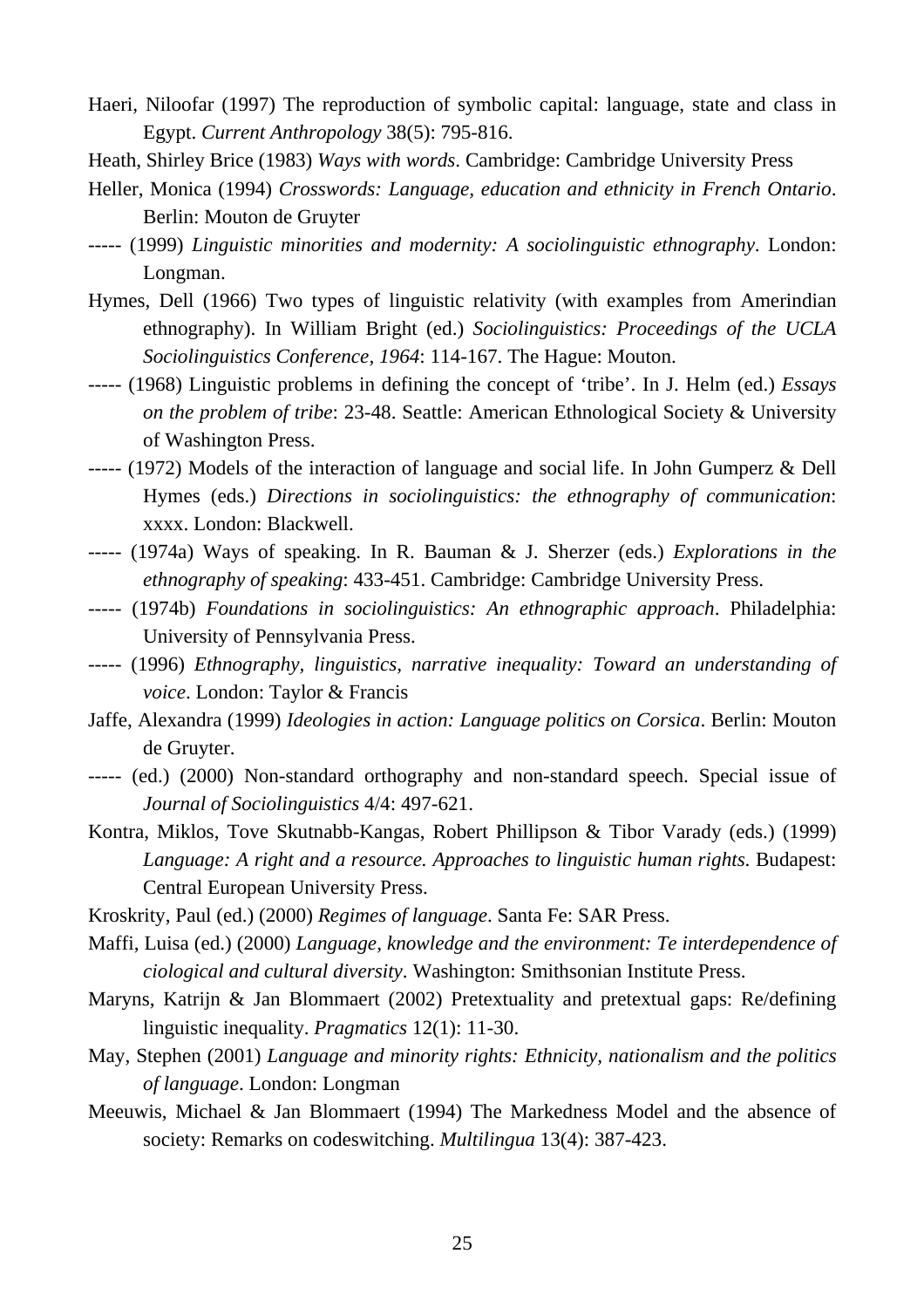- Mehan, Hugh (1996) The construction of an LD student: A case study in the politics of representation. In M. Silverstein & G. Urban (eds.) *Natural histories of discourse*: 253-276. Chicago: University of Chicago Press
- Mekacha, Rugatiri (1993) *The sociolinguistic impact of Kiswahili on ethnic community languages in Tanzania: A case study of Ekinata*. Bayreuth: Bayreuth African Studies
- Msanjila, Yohani (1998) *The use of Kiswahili and its implications for the future of ethnic languages in Tanzania*. PhD dissertation, University of Dar es Salaam.
- Mufwene, Salikoko (2002a) Colonization, globalization and the plight of 'weak' languages. *Journal of Linguistics* 38: 375-395.
- ----- (2002b) Colonisation, globalisation, and the future of languages in the twenty-first century. *MOST Journal of Multicultural Societies* 4/2: 1-48. http://www.unesco.org./most
- Mühlhäusler, Peter (1996) *Linguistic ecology: Language change and linguistic imperialism in the Pacific region*. London: Routledge
- Myers-Scotton, Carol (1993) *Social motivations for codeswitching: Evidence from Africa*. Oxford: Clarendon Press.
- Parlenko, Aneta & Adrian Blackledge (eds.) (2002) *Language ideologies in multilingual contexts*. Special issue of *Multilingua* 21(2-3): 121-302
- Phillipson, Robert (1992) *Linguistic imperialism*. London: Oxford University Press.
- Rampton, Ben (1995) *Crossing: Language and ethnicity among adolescents*. London: Longman.
- ----- (1998) Speech community. In J. Verschueren, J-O Östman, J. Blommaert & C. Bulcaen (eds.) *Handbook of Pragmatics, 1998*. Amsterdam: John Benjamins.
- ----- (1999) 'Deutsch' in Inner London and the animation of an instructed foreign language. *Journal of Sociolinguistics* 3(4): 480-504.
- ----- (2001) Critique in interaction. *Critique of Anthropology* 21(1): 83-107.
- Romaine, Suzanne (1989) *Bilingualism*. London: Blackwell.
- Scott, James C. (1990) *Domination and the arts of resistance: Hidden transcripts*. New Haven: Yale University Press.
- Schieffelin, Bambi, Kathryn Woolard & Paul Kroskrity (eds.) (1998) *Language ideologies: Practice and theory*. New York: Oxford University Press.
- Silverstein, Michael (1977) Cultural prerequisites to grammatical analysis. In M. Saville-Troike (ed.) *GURT 1977: Linguistics and anthropology*: 139-151. Washington DC: Georgetown University Press.
- ----- (1996) Monoglot 'standard' in America: standardization and metaphors of linguistic hegemony. In D. Brenneis & R. Macaulay (eds.) *The matrix of language: contemporary linguistic anthropology*: 284-306. Boulder: Westview Press.
- ----- (1998) Contemporary transformations of local linguistic communities. *Annual Review of Anthropology* 27: 401-426.